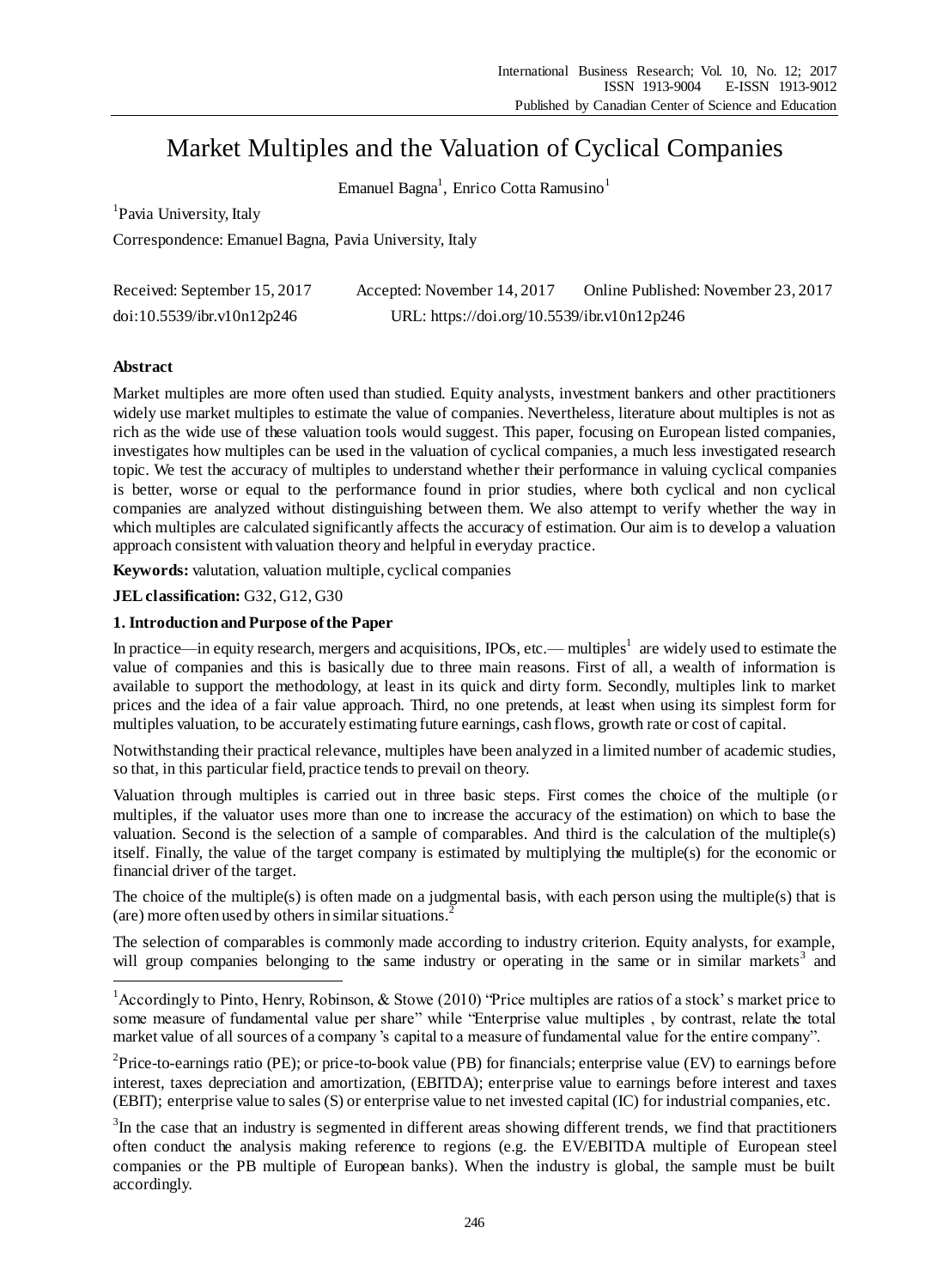calculate multiples on the basis of these samples. Similarly, investment bankers advising firms going public determine offering prices by making reference to listed industry peers. In both cases, the comparison generally accounts for firms with similar fundamental features,<sup>4</sup> implicitly acknowledging their impact on the level of the multiples used for valuation purposes.

Multiples applied to a target company may be calculated in different ways. The most common practice is to assume *direct proportionality* between the multiple and the value driver, so using the average or median multiple to multiply the target's economic or financial driver.

The valuation of cyclical companies is an even less investigated research topic, despite its relevance from a practical point of view, as these firms represent an important segment of the economy, and analysts, bankers, and practitioners have to deal every day with valuing both listed or private cyclical firms. According to some contributions coming mainly from textbooks, a common approach among professional is that, in the calculation of the value of these firms, average cycle performance must be taken into account, being point in time results not able to express the real 'average' capacity of the firm to produce earnings or cash flows.

Given these premises, our paper aims at filling a gap in literature, providing at the same time a useful contribution to professionals engaged in cyclical companies valuation. In particular, we want to give an answer to three research questions:

1) May multiples be used in the valuation of cyclical companies achieving a level of accuracy comparable to that found in prior studies, where both cyclical and non cyclical companies have been considered, without distinguishing between them?

- 2) Does the way in which multiples are calculated matter?
- 3) Is it necessary, in the case of cyclical companies, to focus on medium term average performances?

The paper proceeds as follows. Section 2 reviews the literature. Section 3 illustrates our theoretical framework and the structure of the empirical analysis. Section 4 presents our main findings. Section 5 concludes.

## **2. Literature Review**

1

Multiples are analyzed in a limited number of studies, many of which dated. In general, the aim of existing studies is to compare multiples in order to find those providing the best estimation accuracy, without distinguishing between cyclical and non cyclical firms. In table 1, we report the main features of a number of relevant research works that investigated this topic; for each, we highlight objectives, methodology and main findings. As one can see from the table, the contributions differ significantly on several dimensions—the purpose of analysis, the number of firms examined, the criteria for peer selection, the way in which multiples were calculated, the main findings. We found that results were often controversial, at least regarding some of the aspects of the methodology. As far as accuracy, different authors reached quite different results, while on the side of peer selection, the industry criterion is almost unanimously considered the proper choice, at least as a first step; the possibility of improving the effectiveness of this criterion by considering additional ones (like profitability, growth, risk and size) is often broached,<sup>5</sup> even if there is not agreement about effects on estimation accuracy. As far as calculation methodology is concerned, again, approaches differ. While in the practice of financial markets average/median multiples are often assumed as a benchmark for valuations, the literature also examines the use of the harmonic mean and regression analysis. Different authors find that the latter methods do not always produce improvements in valuation results.

The research gap is even much more evident in the case of cyclical companies, particularly for what concerns the application to them of the relative valuation methodology.

We found contributions on this topic mainly in textbooks dealing with valuation and in a limited number of research papers.<sup>6</sup> Some major points are common in discussions. First, some authors point out that valuing cyclical companies is more difficult than valuing noncyclical ones. De Heer, Koller, Schauten, & Steenbeck (2000) hold that the valuation of cyclical companies is more complicated compared to noncyclicals because, at any point in time, it is difficult to state whether the current cycle will continue. They observe that earnings

<sup>&</sup>lt;sup>4</sup>Market in which the firm operates, business model, actual and future profitability, risk, growth perspectives.

 $5$ Among studies not examined in Table 1, Dittman and Weiner (2005), in a research focused on European companies, show how selecting comparables according to the return on assets leads to the best results in terms of accuracy, when using EV/EBIT as estimator.

 $6$ Often working papers, not published in major financial journals.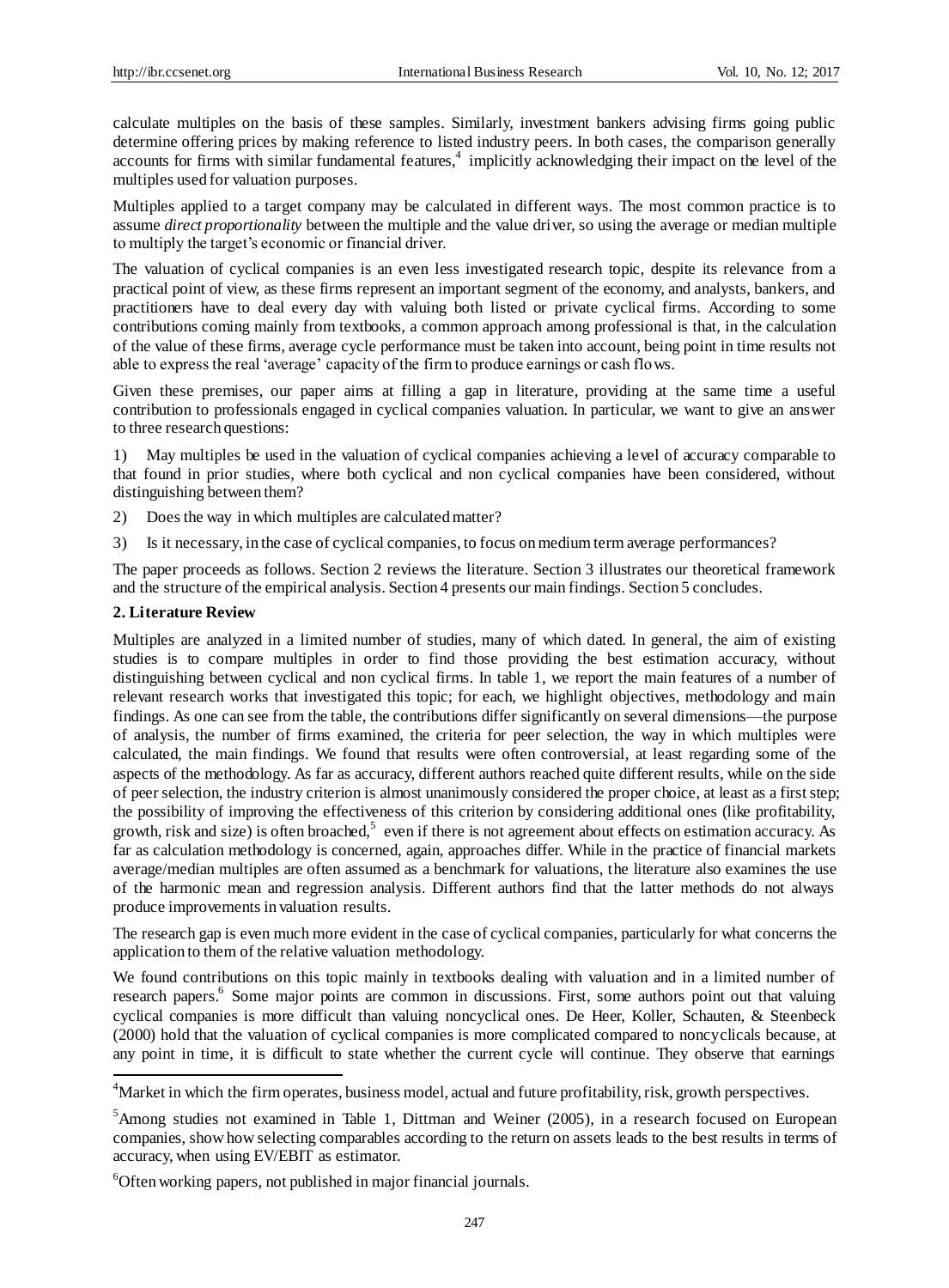forecasts are particularly poor in the case of cyclical companies as financial analysts seem to ignore cyclicality, overvaluing companies at the peak of the cycle and undervaluing them at the bottom (with overvaluation being, in absolute terms, greater than undervaluation). Koller, Goedhart, & Wessels (2005), for example, observe that the valuation of cyclical companies represents a field in which theory and reality conflict: share prices of cyclical companies, according to authors, fluctuate more than those of noncyclical ones and, above all, fluctuate more than one would expect on the basis of a *discounted cash flow* (DCF) valuation. Tremolizzo (2009) finds that applying multiples to cyclical companies leads to valuation errors that are greater than in the case of noncyclical firms.

A second issue on which some authors focus is how to deal with cyclicality in earnings for valuation purposes. In cyclical companies, current profitability or cash flow indicators may, at a given point in time, not represent the *average conditions* of the firm. Profitability and cash flow are normally depressed at the bottom of the cycle and high at the peak. This variability of economic results is managed, in practice, according to the principle of *normalized earnings* (operating or net), which tries to identify the *normal* (average) profitability potential of the company over the whole cycle. The principle of averaging results is the basic option, with different adjustments. Examples of this approach may be found in work by Damodaran (2009, 2012) and by Pinto, Henry, Robinson, & Stowe (2010), where the suggested approach is to consider historical results. As an adjustment, Pinto et al. (2010) consider the possibility of using the average profitability ratio, instead of earnings, when the firm has had a significant increase of invested capital. Koller et al. (2005) also suggest considering past results to understand the real profitability potential of a company and to combine this analysis with a forward-looking estimate of a future possible break in the cycle. Their approach is to consider several scenarios—a base one in which the company is supposed to behave in the future as it has in the past and another one considering the possibility of cycle break – and to weight these scenarios according to their likelihood. The probability is estimated by considering the rationality of both hypotheses. Note that the idea of averaging results over the cycle is not correlated with the use of multiples. To the contrary, authors who hold to the principle of averaging results also consider fundamental methodologies, like discounting earnings or cash flows. Among these just mentioned contributions, the only one applying the idea of average cycle performance in relative valuation is the one of Damodaran. In conclusion, the idea of averaging (normalizing) economic and financial results in order to get the normal cycle performance, seems to be a very common idea for the purpose of valuing cyclical companies.

## **3. Research Structure**

## *3.1 The Sample*

<u>.</u>

Our analysis covers the 2003 – 2012 decade. We have extracted from the Factset database a sample of European companies by using the following procedure. First we selected, with reference at the date of 07/01/2013, all listed companies within the European Union, Norway, and Switzerland (in total, 29 countries) with a sector classification within Dow Jones Industry Classification Benchmark (ICB).<sup>7</sup> According to this system, firms are classified in 10 industries, partitioned into 18 sectors.<sup>8</sup> We have assumed a company as cyclical, consistent with financial market practice, if it is classified into the following three industries (eight sectors): Basic Materials (*[1] Basic Resources, [2] Chemicals*), Consumer Cyclical (*[3] Automobiles, [4] Cyclical Goods and Services, [5] Media, [6] Retail*), and Industrial (*[14] Construction, [15] Industrial Goods and Services*). Our approach resembles Morningstar's industry classification,<sup>9</sup> with two differences. The first is that we exclude from the sample financial companies, that, due to the impact of the recent financial crisis, could have had a relevant

9 See Morningstar, Morningstar Global Equity Classification Structure, Morningstar Research, May 24, 2011.

<sup>&</sup>lt;sup>7</sup>The Dow Jones Industry Classification Benchmark (ICB) is an taxonomy launched by Dow Jones and FTSE in 2005 and now owned solely by FTSE International.

<sup>&</sup>lt;sup>8</sup>To identify cyclical companies, we relied on the ICB (old version of the classification) available in the Factset database at the date of extraction of our sample. This classification distinguishes among the following industries [sectors]: 1) Basic Materials (*[1] Basic Resources, [2] Chemicals*); 2) Consumer Cyclical (*[3] Automobiles, [4] Cyclical Goods and Services, [5] Media, [6] Retail*); 3) Consumer Noncyclical (*[7] Food & Beverage, [8] Noncyclical Goods & Services*); 4) Energy (*[9] Energy*); 5) Financial (*[10] Banks, [11] Financial Services, [12] Insurance*); 6) Healthcare (*[13] Healthcare*); 7) Industrial (*[14] Construction, [15] Industrial Goods and Services*); 8) Technology (*[16] Technology*); 9) Telecommunications (*[17] Telecommunication*); 10) Utilities (*[18] Utilities*). The ICB has recently been changed, removing the distinction between cyclical and noncyclical goods. The old version is still available on Factset database, and we decided to rely on it as it better fits the purpose our study.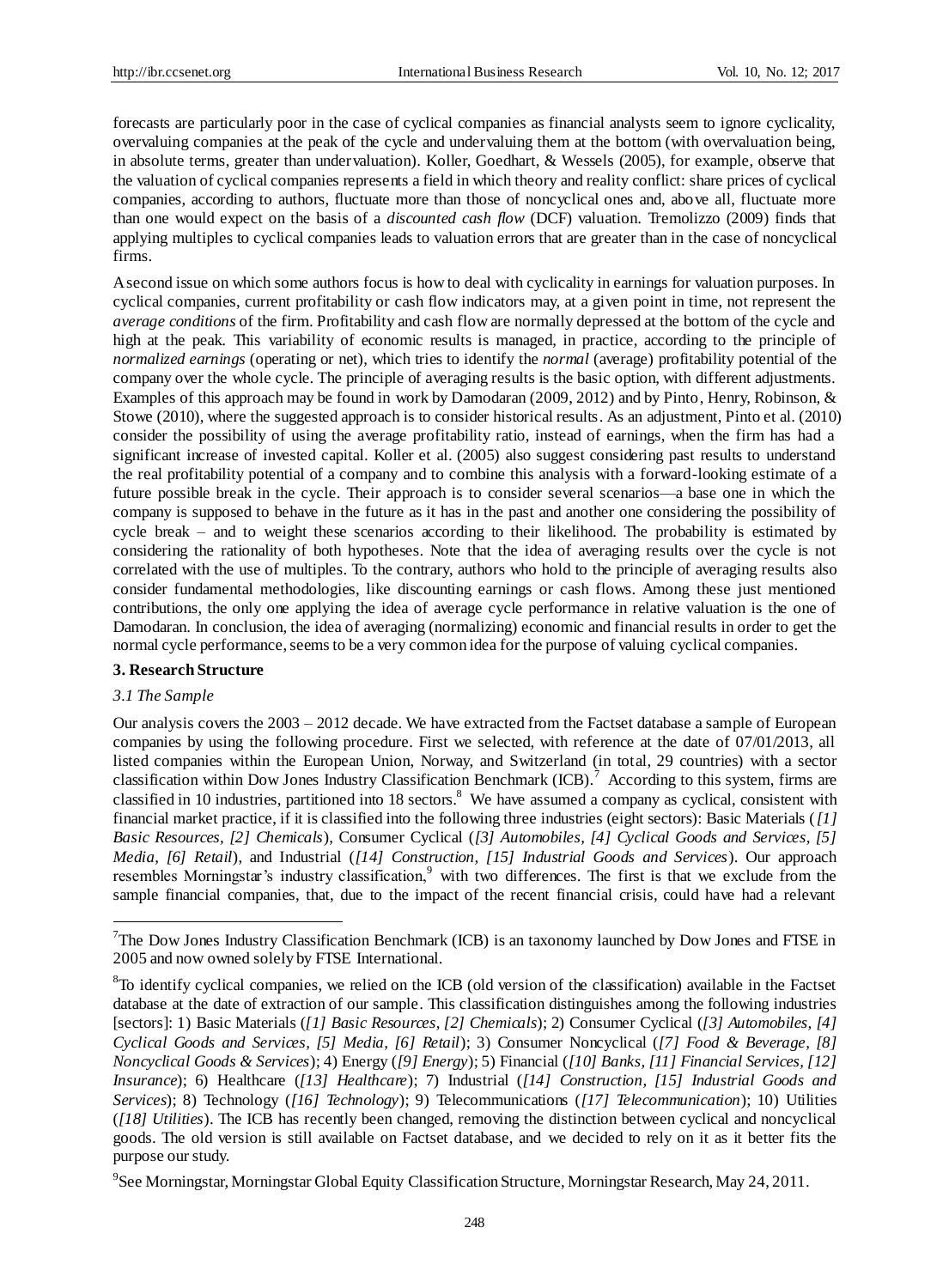impact on results. Another reason for excluding financials is that we use asset-side multiples in our valuations, which are generally considered less appropriate in the case of these companies. The second difference is that we include industrial companies in our sample, while Morningstar classifies them in the supersector, denominated "sensitive," that lies between cyclical and defensive. Given the lack of a universal definition of "cyclical companies," we are convinced that our selection criteria can be considered a sensible basis for empirical analysis.

The whole sample is comprised of 1933 companies (table 2). As a second step of our procedure, we trim our sample, eliminating all the observations below the fifth and above the ninety-fifth percentile. We also drop all the observations with negative values of EBIT and EBITDA. Finally, we consider only those companies for whom all data are available in a given year.<sup>10</sup> As a consequence, the number of firms has been significantly reduced compared to the initial number. Our sample is comprised of about 800 firms per year, for a total of 7,844 firm/year observations.

## *3.2 Methodology*

## 3.2.1 Which Multiple?

The literature does not reach unanimous conclusions about the best multiple or multiples to use in valuations. Our approach follows an idea first signaled by Kaplan and Ruback (1995 and 1996) and then by Pratt (2001)<sup>11</sup>, but actually not applied in subsequent research studies. The idea is to select, among possible multiples, the one(s) that show the minimum variability<sup>12</sup> over a given period, in order to be confident that through this choice we are basing the valuation on economic or financial drivers (the basis of the multiple) that really matter for the market. Even when more than one multiple is used in the valuation, the selection of the multiple may be made on the basis of minimum variability, and the weights may be determined according to parameters stemming from empirical analysis<sup>13</sup>.

For this reason we previously submitted a list of seven multiples, the most widely used in practice, to a check through dispersion analysis, over the period 2003 -2012: results are reported in table 3. The coefficient of variation—the measure of dispersion—is calculated for each company as the ratio between the standard deviation and the average over the 10-year period and the cross-sectional average is the coefficient of variation for each multiple. Dispersion analysis suggests that asset-side multiples, which are significantly less disperse than equity side multiples, may provide better estimates. Given these first empirical findings, we have decided to carry out our analysis using asset-side multiples only, and we note that this approach is consistent with market practice, as analysts, bankers and other practitioners do their valuations mainly using asset-side multiples.

### 3.2.2 Peer Selection

We use the "industry criterion" for picking peers, using firms from the same sector within a given industry, thus accepting a common approach in both the literature and practice. When valuing companies through this methodology, practitioners generally refer to comparable firms belonging to the same industry. As we calculate multiples (even) through regression analysis, we are confident that we can also capture what some authors search for, specifically, basing the selection of comparables on similarity of fundamentals. In this way, we account for the other main methodological alternative that can be found in the literature.

## 3.2.3 Multiple Calculation

<u>.</u>

We consider only current multiples, as the use of forward ones would significantly reduce the number of firms in our sample. The numerator is the EV at the end of the year, and the denominator is the value of the economic

<sup>12</sup>As measured by the ratio between standard deviation and average of the multiple, over a given period.

 $10<sup>10</sup>$  For each company, the following data were considered necessary to be included in the sample: positive EBIT and EBITDA (either current and the two- to four-year average), invested capital, sales.

 $11$ See Kaplan and Ruback (1996), p. 48: "Valuation by comparables or multiples relies on two assumptions. First, the comparable companies are assumed to have expected future cash flows that grow at the same rate and have the same level of risk as those of the firm being valued. Second, the value of the company is assumed to vary in direct proportion with changes in the performance measure; that is, if expected EBITDA increases by 10%, expected value also rises by 10%." The same concept may be found in Pratt (2001), p. 133.

<sup>&</sup>lt;sup>13</sup>As an example, if we calculate multiples through regression analysis, the weights of the multiple may be determined according to the results obtained through the regressions themselves (for example weighting multiples on the basis of the R squared (adjusted) of the regressions used to calculate them).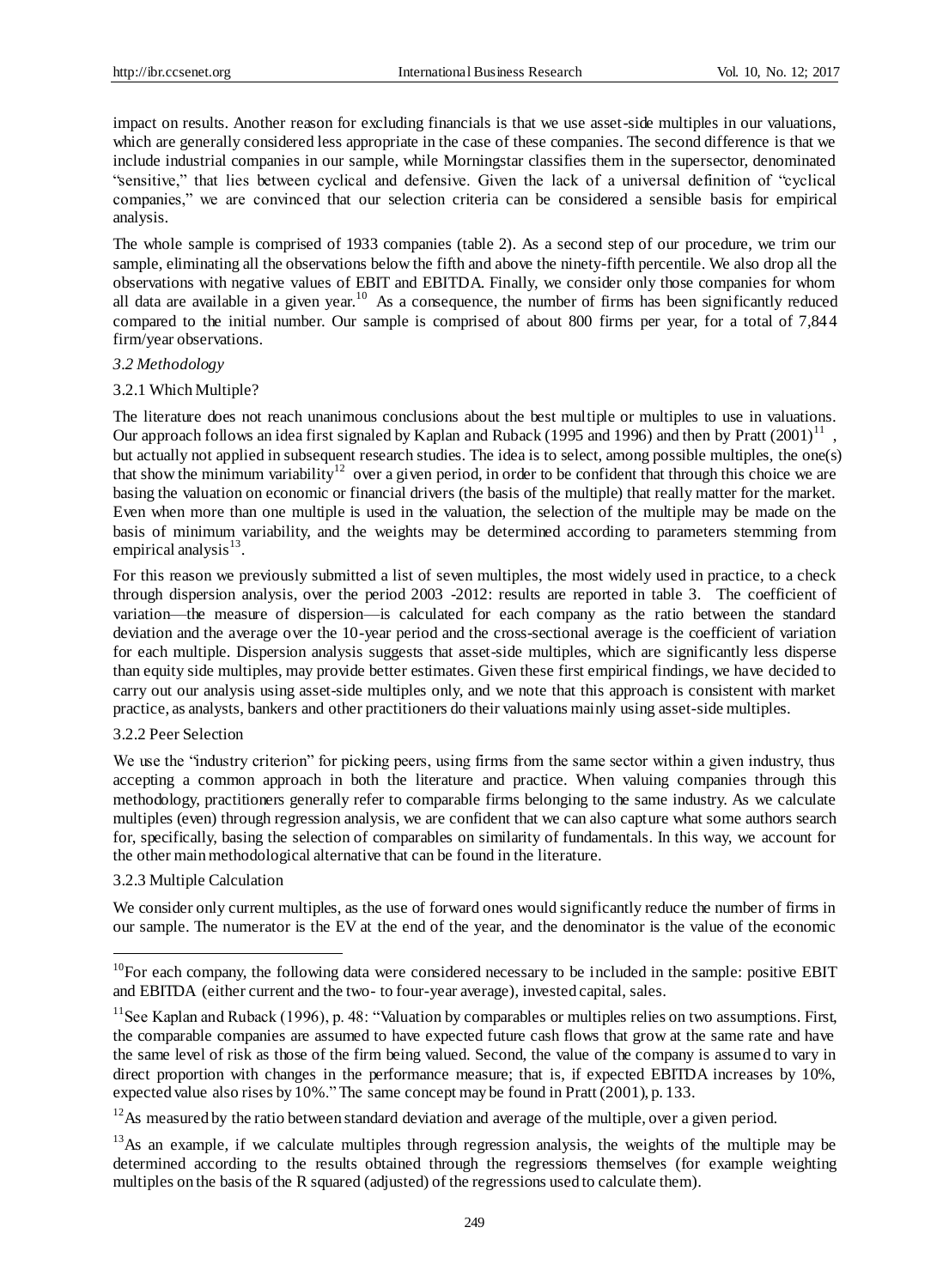<u>.</u>

quantity at fiscal year-end. We also address the concern raised by some authors that, when dealing with cyclical firms, hold that valuation should consider average cycle performance. As a consequence, we base our valuations on average (cycle) results. As we already pointed out, this approach is normally associated with fundamental valuation methodologies, based on earnings or cash flow discounting. In our case, focusing on valuation multiples, we want to check whether the idea of averaging results improves estimation accuracy. We will then calculate both current and historical multiples, the latter obtained by putting in the denominator the average of the income statement drivers (EBIT, EBITDA, SALES) over a period of two to four years.<sup>14</sup> We intend to verify whether averaging economic results can help to obtain better estimations even if, from an economic perspective, one would expect that multiples, being based on market prices, should already include investors' valuation of the average performance of cyclical firms. Market prices, the numerator of the multiples, should then, at least in theory, be sufficient to consider the specific features of cyclical firms, and averaging economic results should not prove relevant for estimation accuracy. We average only income statement drivers as balance sheet ones (in our case, invested capital) are less subject to cycle dynamics. For this reason, we will have, in the case of multiples based on income statement drivers, four values instead of one.

Given these multiples, we first determine, according to the principle of *direct proportionality*, the average, the median, and the harmonic mean and use these benchmarks multiple to evaluate each company in the sample. Considering these three estimators, we take into account what is done by all authors analyzed in our literature review. The *direct proportionality* approach is based on the assumption that companies will converge to average sector conditions. If this holds true, multiplying the benchmark<sup>15</sup> sector multiple by the basis of the multiple (the denominator) of the target company, may be considered a sound estimation approach

When the denominator of the multiple is represented by a measure of income (both operating or net), the underlying hypothesis of convergence to the mean multiple holds when risk profiles and growth prospects are equal for all the companies in the sample<sup>16</sup>.

When the denominator of the multiple is represented by a measure of capital (net invested capital or common equity) or revenues, the underlying hypothesis of convergence is true when risk profiles, growth prospects, and profitability are the same for each company. The reason is immediately obvious: any revenues / invested capital multiple can be clearly decomposed into the product of the primary multiple (Enterprise Value / Unlevered Free Cash  $Flows_{t=1}$ ) and the profitability of the specific company being valued.

The limits of the application of sector mean multiples are so rooted in the differences in terms of risk, growth prospects, and profitability among companies included in the sample. These limitations can be overcome with the use of different estimators, namely OLS, by introducing regressions. Regressions can explain the cross-sectional dispersion among different multiples on the basis of fundamental drivers. For instance, if one were to use the multiple Enterprise Value / Invested Capital, it is possible to use, as independent variable, some measures of profitability, growth, or risk. The greatest advantage of a regression is, however, pointed out by Liu, Nissim, & Thomas (2002), that is, the introduction of the intercept  $\alpha$ , which can capture the effects of omitted variables in the valuation model. By introducing an intercept, one should be able to capture the fundamental elements common to all firms (in terms of growth, risk and profitability).

Based on these considerations, we decided to calculate multiples through single-factor regressions, using fundamental drivers as independent variables and allowing for an intercept with the purpose of capturing the impact of omitted variables. The identification of independent variables to be used in the regression analysis is made by leveraging on a simplified model of fundamental analysis.

From the fundamental model, we have calculated EV/S and EV/IC through a single-factor regression where the multiples are the dependent variables and the independent ones are EBIT/S and EBITDA/S in the first case and EBIT/IC and EBITDA/IC in the second.

 $14$ In our analysis, we have even calculated average results over a longer period, up to eight years, but we do not show these data as we verified that extending the period does not contribute to estimation accuracy.

<sup>&</sup>lt;sup>15</sup>We use in the text the term "mean" multiple but the same holds in the case of multiples calculated through median or harmonic mean.

 $16T$  understand the reasons, it is sufficient to decompose the multiple Enterprise Value / NOPAT into its fundamental determinants. The value of assets of a company can be expressed by a synthetic Discounted Cash Flow Model, by capitalizing the current Unlevered Free Cash Flows (UFCF $_{t=1}$ ) at a rate that equals the difference between the opportunity cost of capital (the weighted average cost of capital, wacc) and the growth rate (g).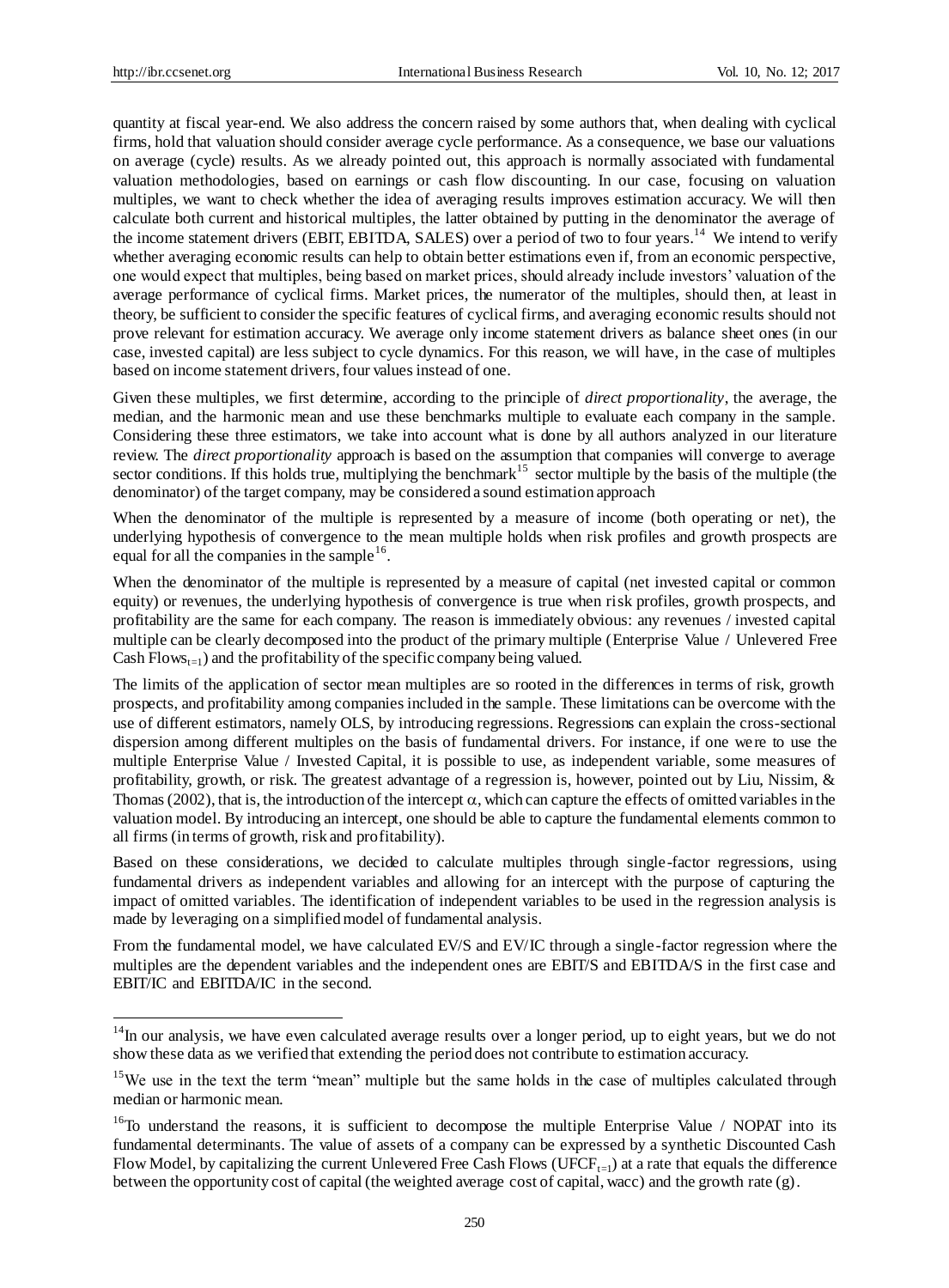We decided not to include, among independent variables,  $(1)$  the weighted average cost of capital (wacc), basing this decision on the hypothesis of a common industry level,<sup>17</sup> and (2) the corporate tax coefficient (Tc), given the wide range of values of this driver among different countries and its numerous changes in the course of time. We also assumed that the value of the growth rate (g) depends both on the industry perspective (a fraction of it that may be considered uniform among companies) and on firm specific conditions (with this fraction captured by the profitability ratios included in the regressions). The amortization coefficient (d) has already been considered in direct proportional multiples where, as we will see below, its explanatory power is quite limited, as proved by the fact that EV/EBITDA performs significantly better than EV/EBIT.

In sum, EV/EBIT and EV/EBITDA are calculated in three ways (arithmetic mean, median, and harmonic mean), while EV/S and EV/IC are calculated in five ways, the three just mentioned plus two regressions.

The use of this kind of linear regression assumes as negligible the differences in terms of cost of capital and growth prospects not already captured in the slope and the intercept.

Accuracy is measured using median absolute percentage error (MAPE), the absolute value of the difference between estimated price and actual price, scaled by actual price, one of the various measures of error that can be found in the literature. We motivate our choice, aware that definition of pricing error is relevant for accuracy valuation (Dittman and Maug, 2008), with the fact that absolute error captures both over- and undervaluation, while the median allow us to avoid the effect of outliers (cases of very high over or undervaluation).<sup>1</sup>

## **4. Results**

<u>.</u>

We show results of our analysis under two different perspectives. First, in table 4, we report the average values of MAPE for all cyclical companies over the entire decade. These data allow us to compare the accuracy of different multiples and the way in which multiples are calculated, making reference to all considered cyclical firms over a long period. Second, in table 5 and 6, we analyze the accuracy of the four considered multiples in each of the 10 years, thus giving an idea of stability of estimations over time.

## *4.1 Whole Sample, All Years*

Table 4 reports MAPE for tested multiples; in each year, we calculate current multiples and, for EV/EBIT, EV/EBITDA, and EV/S, historical multiples, averaging the denominator of multiples based on income statement drivers over two, three, and four years. For this reason, we have, for these multiples, four values of MAPE. In the case of EV/IC we have, in contrast, only the current multiple for each year. For EV/S and EV/IC we also have, for each year, two additional values each, coming out of the regressions operated; as a consequence, these two multiples are calculated in five ways instead of three. Values of MAPE reported in Table 4 are the 10-year averages of median errors obtained in each one of the 10 years.

a) Accuracy of proportional multiples.

Multiples comparison. Comparing multiples calculated according to the direct proportionality criterion, EV/EBITDA emerges by far as the most accurate in estimation, with an error of 31.0% (median of current multiple), followed by EV/EBIT (35.7%, harmonic mean, two-year average of EBIT), EV/IC (40.2%, harmonic mean) and EV/S (51.8%, median of current multiple), which provide significantly worse estimations compared to the other three.

Multiples calculation. Considering the way in which multiples are calculated, we find that best estimates are provided by the median and the harmonic mean, while arithmetic mean produces in all cases the worst estimates. In the case of EV/EBIDA, the estimation obtained through the arithmetic mean is worse compared to median and harmonic mean but is better than the best estimations obtained with the other three multiples. This suggests that EV/EBITDA dominates the other three multiples in terms of accuracy.

Historical vs current multiples. Interestingly, EV/EBITDA and EV/S provide the best estimations considering current multiples, and the accuracy of estimation worsens when the averages of drivers are considered instead of current ones. To the contrary, the best estimation accuracy of EV/EBIT is found by making the average two-year EBIT the denominator of the multiple.

b) Results obtained through regression analysis.19 For the reasons outlined in paragraph 3.2.3, we have

 $17$ This hypothesis holds true, for European companies, at least until the second half of 2011.

<sup>&</sup>lt;sup>18</sup> According to Alford (1992), this measure of error gives equal importance to positive and negative errors; as the distribution of this error measure is right skewed, accuracy may be estimated using the median of error.

 $19$ In table 8, we present the results about the average accuracy (mean squared R) of the regression performed.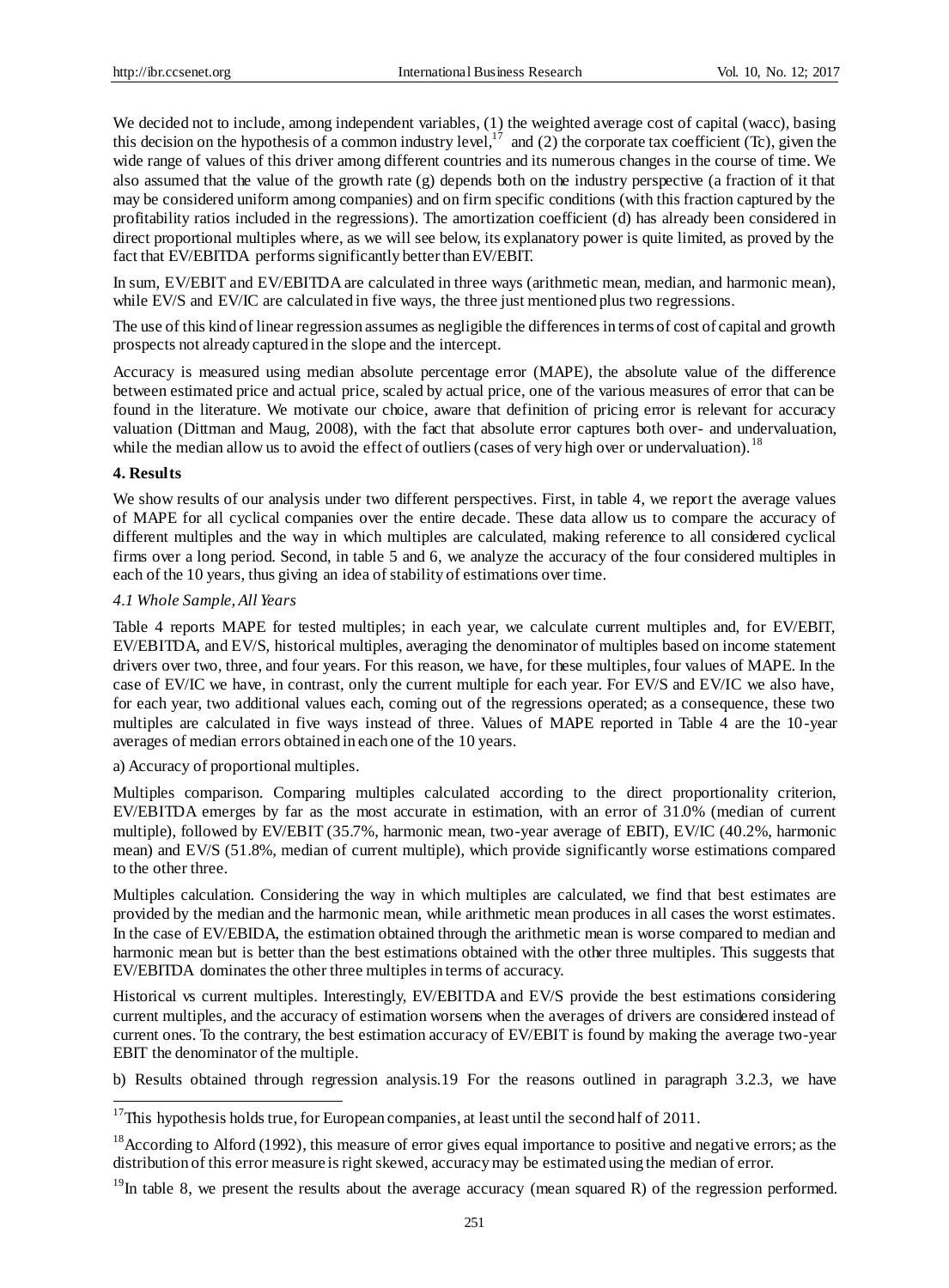calculated EV/S and EV/IC through single-factor regression analysis, using as independent variables EBIT/S and EBITDA/S in the first case and EBIT/IC and EBITDA/IC in the second case. Estimation accuracy of the two multiples improves dramatically in both cases, but, in the case of EV/S, which provided the worst estimates using proportional multiples, estimation error is still greater than the one obtained through (proportional) EV/EBITDA. EV/IC is the best estimator of our sample, with a MAPE around 29% in both cases. In other words, the way in which multiples are calculated seems to make the difference in terms of quality of estimations.

## *4.2 Analysis of Estimation Accuracy over Time*

Table 5 reports MAPE for tested multiples for each year.

## a) EV/EBIT

The accuracy of the current proportional multiples estimation remains substantially stable over time, with an error ranging between 30% and 34%, except for the crisis years (2008/2009) and 2003, when estimation error is significantly greater, producing significant impact on the decade average. The best estimates are obtained in the pre-crisis period (2005-2006). The median and harmonic mean consistently produce better estimates compared to the arithmetic mean.

Putting in the denominator the average EBIT of two to four years significantly improves the estimation only for 2009, when the crisis weakens significantly the accuracy of current multiples. In other years, some improvements in terms of accuracy may be found by averaging EBIT, but the benefit is often limited. Overall, the current multiple provides the best estimate in two out of 10 years, while the two-year averaged EBIT gives the best result in six years, and the four-year average in two.

## b) EV/EBITDA

Results provided by this multiple are clearly the best compared to other proportional multiples; in seven of the 10 years considered, MAPE ranges from 24.6% to 26.2%, while the error increases significantly in 2008 (less in 2009) and 2003 but less than in the case of EV/EBIT. The best estimations are obtained in 2005-2006, just before the outbreak of the crisis. Even in the case of EV/EBITDA, the best results are obtained through the median (four times) and harmonic mean (six times) but, contrary to what we found for EV/EBIT, estimates obtained through the arithmetic mean are not so far from those obtained through the best estimators (median and harmonic mean). In the case of this multiple, the contribution given by putting in the denominator the average EBITDA is very limited; the best estimates are obtained five out of 10 times by using current multiples and, in the five other cases, by using an average calculated on two years. Calculating average of EBITDA over longer periods produces similar or worse results.

## c) EV/S

Estimation error is significantly larger than in the cases of EV/EBIT and EV/EBITDA, with the best estimates implying a mispricing of more than 40%. (43.2% is the best result, obtained for 2006, while in 2005 error is 45.7%.) In 2008, the results worsen significantly, as in the case of other two multiples. Averaging sales over two to four years doesn't significantly contribute to estimation accuracy. In six out of 10 cases, the best estimations are provided by the current multiple; in one case, by the two-year sales average; and in three, by the three-year average. In four cases, the best estimation is provided by the harmonic mean; in five cases, by the median; and in one case, the two estimators provide the same result.

## d) EV/IC

1

Estimation error obtained with this multiple is larger than the one provided by EV/EBIT and EV/EBITDA and smaller than that found through EV/S. The best estimation is obtained in 2005 (38.2%, median of MAPE). The harmonic mean (seven times) and median (three times) provide much better estimates compared to arithmetic mean: the results are more stable in the course of years, and even in periods, like the financial crisis and 2003, in which accuracy of other multiples decreases significantly.

## e) Results obtained through regression analysis (table 6)

In table 6, we report results obtained in the course of the 10 years through regression analysis, calculating EV/S as a function of EBIT and EBITDA margin and EV/IC as a function of EBIT/IC and EBITDA/IC. Results are quite interesting as the accuracy of the two multiples increases dramatically compared to the case in which they have been calculated according to direct proportionality.

The independent variables used in regressions can always explain a large portion of the multiple cross section variability.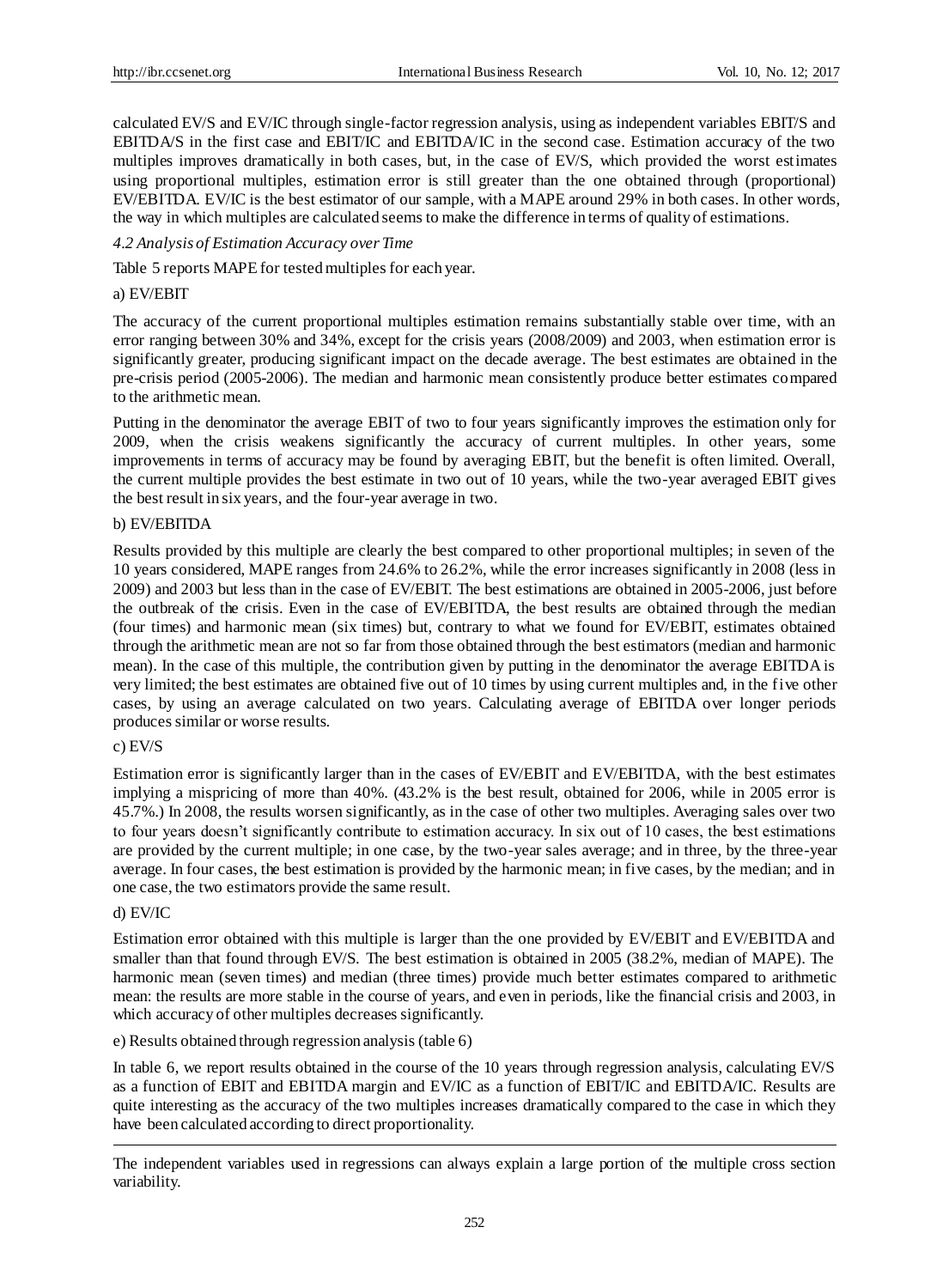As far as EV/S is concerned, we find the best results using EBITDA margin as independent variable in the regression six times out of the 10 years considered and three times using EBIT margin. Once we find the same results using the two margin ratios. In five cases, the best estimation is provided by current margin, in three, by the two-year average, and in two cases, the current and two-year average provide the same results. Using averages referring to a longer period worsens accuracy. This way of calculating the multiple gives to EV/S a level of accuracy that is not far from that of proportional EV/EBITDA.

Coming to EV/IC, it is possible to see how its calculation through a single-factor regression where the independent variable is the profitability ratio of invested capital provides very good level of estimation accuracy. Nine out of ten times the best results are obtained using EBIT/IC as independent variable and only once using EBITDA/IC. The results obtained through regression analysis beat those obtained through proportional EV/EBITDA in eight out of 10 cases. In the other two, the difference is so small to be considered immaterial (0.2% and 0.3% respectively). In seven out of 10 years, both results obtained through regressions are better than those obtained through proportional EV/EBITDA.

The results obtained may be considered quite good even in absolute terms: apart from 2003, 2008, and 2009, MAPE is lower than 30%— in some years (2005 and 2006), significantly lower. Even in the three years in which estimation accuracy is generally weaker, MAPE increases but less than for other multiples.

## *4.3 Robustness Check: Sector Analysis*

The results obtained may depend on the definition of the sample and the definition of cyclical firm. It should be recalled that the literature has not identified a unique way to identify a firm as cyclical: the definition of cyclical company refers to a sector, without providing a clear distinction between cyclical and non-cyclical sectors. In order to verify the robustness of the results obtained, we have carried out our analysis even at the sector level.

In table 7, we analyze the accuracy of estimation within each of the eight sectors composing our sample, to verify whether accuracy is stable among them.

Repeating the analysis for each one of the eight sectors considered in our sample, we obtained results reported in table 7, which can be summarized as follows.

a) MAPE, for each sector/all years, ranges from a minimum of 25.8% (basic materials) to a maximum of 31.4% (cyclical goods). In seven out of eight cases, MAPE is lower than 30% and, in four cases, lower or equal to 28%.

b) EV/IC calculated through regression analysis produces the best estimate in seven out of the eight cases. In the eighth case (Retail sector), the most accurate estimate is provided by EV/EBITDA (two-year average). In the calculation of EV/IC, EBIT margin is the best-performing independent variable in five cases, while EBITDA margin produces better estimates in the other three cases (but in one of these three, both multiples are beaten by EV/EBITDA, two-years average).

c) Among the four proportional multiples, EV/EBITDA ranks always first, and EV/S always fourth; EV/EBIT is six times second and two times third; and EV/IC is two times second and six times third. Differences in accuracy between the best-performing multiple (EV/EBITDA) and the second is quite significant (4.7% on average, with a minimum of 3% and a maximum of 7.4%), while the difference between the first and the third in rank is much bigger (9.9% on average with a minimum of 4.5% and a maximum of 15.3%). The performance of EV/S is so poor, compared to EV/EBITDA, that results seem to recommend against using this multiple in the proportional version.

d) Accuracy of EV/S increases dramatically within all sectors when the multiple is calculated through regression analysis. MAPE is significantly reduced in this case and approximates EV/EBITDA, being larger, on average, by 1.9%. These results suggest the use of EV/S only when this multiple is calculated through regression analysis, using EBITDA margin as independent variable (providing better estimates in seven out of eight cases).

Considering the four proportional multiples, we can measure the impact of the way in which they are calculated (arithmetic mean, median or harmonic mean). Sectors analysis confirms the results already shown in table 4 (all sectors/all years): considering each of the eight sectors, the 10-year average MAPE of the four multiples (32 observations), we find that the harmonic mean provides the best estimate in 18 cases, and the median in 12. In one case, the two estimators provide the same result and in one case only the arithmetic mean provides the best estimate.

Finally, comparing current and historical multiples, we find mixed results. The best-performing proportional multiple, EV/EBITDA, provides the best estimates using current EBITDA in four out of eight cases. In three cases, accuracy increases using the two-year average, and in one case, using the four-year average. In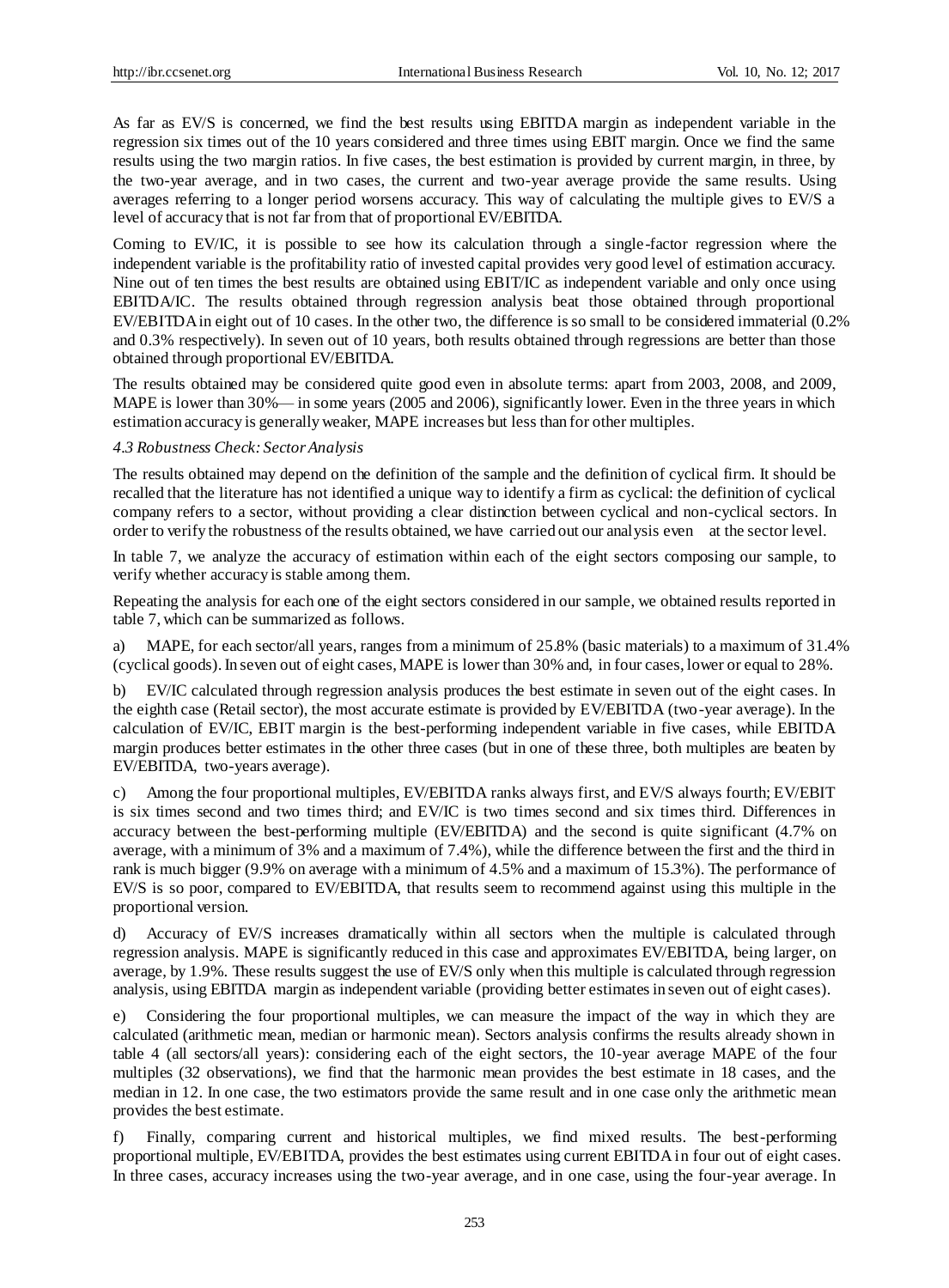the case of EV/EBIT, averaging seems to help in terms of accuracy as only in two cases are the best results obtained using current EBIT. In the other six, averaging (three times two years, two times four years and once three years) provides better performance. Even evidence about EV/S is quite mixed: proportional EV/S yields best results three times using current sales, twice using the four-year average, and once using the two-year average. In two cases the best results are provided by two multiples simultaneously (current and two-year average; two- and four-year averages). Calculating EV/S through regressions, the best estimates are obtained five times using current margin, once using the four-year average, once using the two-year average, and once by both current and two-year margin

## *4.4 Comparison with Results Obtained by AuthorsUsing the Same Definition of Error*

Alford (1992), analyzing estimation accuracy of PE on the basis of different criteria for comparables selection, finds a level of estimation error of 23.9% for the best-performing selection criterion (industry and ROE). This result is obtained averaging median absolute percentage error for the three years considered in his analysis. Cheng and McNamara (2000), conducting an analysis similar to that of Alford but on a longer period, find that estimations through PE yield an error of 26.4% when comparables are selected on the basis of both industry and ROE criteria.

Another comparison is the work of Deng, Easton & Yeo (2010), who do an extensive analysis over 25 years considering current data only and including firms with negative fundamentals. When calculating multiples according to the direct proportionality criterion, using the median and harmonic mean, they find a level of accuracy which is lower than ours. 1) Using the harmonic mean to calculate multiples, they obtain a mean (median) absolute valuation error of 51% (47%) for the best-performing asset-side multiple (EV/NOA<sup>20</sup>), while the best-performing equity-side multiple (P/BV) yields a mean (median) error of 51% (48%). 2) Calculating multiples through median, the maximum level of accuracy is obtained through the same two multiples with a mean (median), with errors of 50% (45%) and 48% (43%). When they use regression analysis, the results improve significantly: mean (median) absolute valuation error value for the best-performing asset-side multiple (EV/NOA) is 41% (34%), while the best-performing equity-side multiple (PB) yields a mean (median) error of 41% (34%). Valuation error found by these authors is further reduced when the valuation is conducted by combining multiples. Using jointly EV/NOA and EV/EBITDA leads to a mean (median) error of 35% (29%), and 34% (27%) is reached when the restriction of a non-negative EBITDA is imposed. Similar results are obtained combining, under an equity-side perspective, P/BV and P/EBITDA (34% the mean error and 27% the median error), this time imposing the restriction of a negative EBITDA.

In their analysis of multiples' accuracy in European equity markets, Schreiner and Spremann (2008) consider a list of 27 equity multiples, 10 of which are forward looking. Among the 17 current multiples considered, the best-performing one, a knowledge-related multiple,<sup>21</sup> has a mean (median) error of  $44.45\%$  (25.37%). Results improve considering forward-looking multiples, with a minimum mean and median error of 31.68% (P / two years earnings) and 21.51%, respectively (P / two-year earnings before taxes). Repeating the analysis on the U.S. market, the accuracy of estimation improves, with a median error 2.3% smaller, on average, compared to results obtained in European markets. The best-performing multiple, price scaled by earnings plus amortization of intangible assets, provides an error smaller by 1.62%.

## **5. Conclusion**

Valuation through market multiples is an everyday practice in financial markets, but fewer studies on this subject have been published than one would expect. More than this, the issue of the valuation of cyclical companies, a relevant practical problem given the large number of cyclical firms, has received almost no attention in the literature. Authors who deal with this subject, mainly in textbooks, point out two main issues. The first is that the valuation of these companies is more complex than that of noncyclical firms, and the second is that their valuation should be approached considering average firm performance over an entire cycle to account for the variability of performance over time. For this reason, they average firms' results, mainly profitability or cash flows indicators, and use them to support fundamental methodologies.

Given this evidence, we have tried to answer to three correlated research questions. First, we wanted to verify whether the methodology of multiples can be effectively used in estimating the value of cyclical companies.

1

<sup>&</sup>lt;sup>20</sup>Net Operating Assets.

 $21$ Price scaled by earnings plus amortization of intangible assets, one of the six knowledge-related multiples used by authors in their accuracy analysis.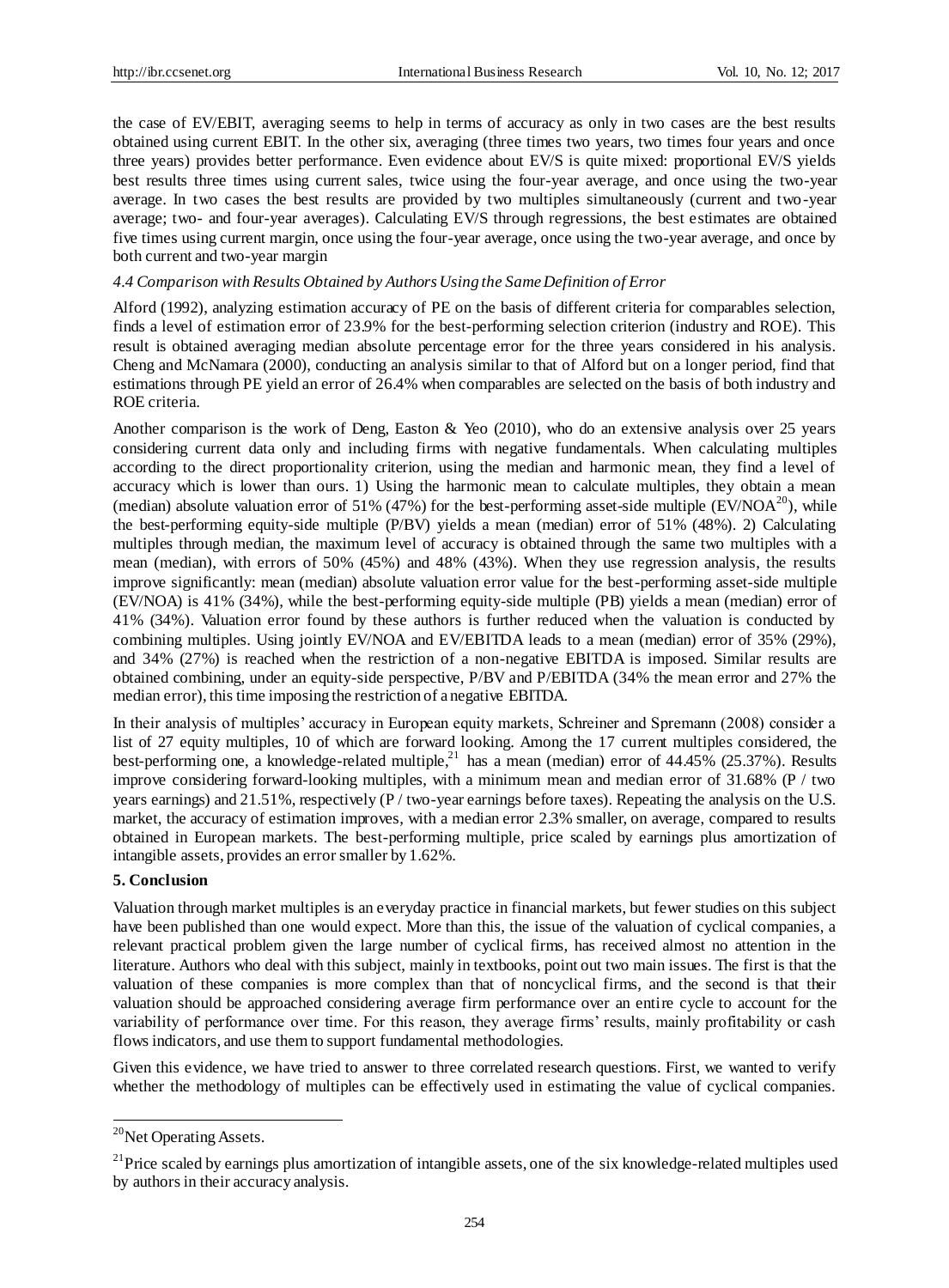PE performs better than the PB and the combined PE-PB method performs better

than the PE alone.

second, we wanted to see whether and how the way in which multiples are calculated, one of the basic pillars of the methodology, has a significant impact on the accuracy of estimations. Third, we empirically tested the idea that in the valuation of cyclical companies the basis of the multiple should be determined taking into account the average (over the cycle) economic or financial performance of the company.

Using a sample of listed European cyclical companies over the decade of 2003 – 2012, we find interesting results. First, the overall level of accuracy of our estimations is quite similar to that found by authors who have analyzed the estimation performance of multiples using samples including both cyclical and noncyclical companies. This result is especially interesting since the period over which we carried out our analysis includes the crisis years, when the market turbulence exasperated market volatility, with obvious consequences on the performance of a market-based methodology. Secondly, our results suggest that EV/EBITDA is by far the most accurate estimator among proportional multiples; the median and the harmonic mean appear to be the best ways in which this multiple should be calculated, and current EBITDA is, in almost all cases, the economic driver providing best estimates. Third, the idea of averaging results over longer periods to account for specific features of cyclical companies does not seem to generate superior estimations through the multiples methodology, at least for the best proportional multiple (EV/EBITDA). Averaging produces some improvements in valuation performance only for multiples yielding poorer results. Fourth, results obtained through regression analysis indicate that the way in which multiples are calculated really matters. Our findings suggest that combining, through regression analysis, a balance sheet-based multiple (EV/IC) and a profitability driver (EBIT/IC or EBITDA/IC) is an effective way to reach a good level of accuracy in estimation.

Table 1. Literature review

| Alford (1992)                                                                           | Kaplan and Ruback (1995, 1996)                                                             | Cheng and McNamara (2000)                                                              |  |  |  |
|-----------------------------------------------------------------------------------------|--------------------------------------------------------------------------------------------|----------------------------------------------------------------------------------------|--|--|--|
| <b>OBJECTIVE:</b> test PE accuracy sensitivity                                          | <b>OBJECTIVE:</b> comparing relative accuracy                                              | <b>OBJECTIVE:</b> test the valuation accuracy                                          |  |  |  |
| to comparables' choice                                                                  | of DCF and market multiples                                                                | of the PE, the PB and a combination of PE                                              |  |  |  |
|                                                                                         |                                                                                            | and PB (equally weighted)                                                              |  |  |  |
| <b>ERROR DEFINITION:</b> Absolute % error:                                              | <b>ERROR DEFINITION:</b> natural log of                                                    | <b>ERROR</b><br><b>DEFINITION:</b><br>percentage                                       |  |  |  |
| (Predicted price -Actual price) / Actual price                                          | estimated value to transaction value                                                       | absolute error scaled by actual price                                                  |  |  |  |
|                                                                                         |                                                                                            | (PAE/A): percentage absolute error scaled                                              |  |  |  |
|                                                                                         |                                                                                            | by predicted price (PAE/P);<br>adjusted                                                |  |  |  |
|                                                                                         |                                                                                            | percentage absolute error (APAE), adding at                                            |  |  |  |
|                                                                                         |                                                                                            | the absolute error at the denominator of                                               |  |  |  |
|                                                                                         |                                                                                            | PAE/P; the square root of APAE                                                         |  |  |  |
| <b>SAMPLE:</b> NYSE, ASE and OTC firms for                                              | <b>SAMPLE:</b><br>51<br>Highly<br>Leveraged                                                | SAMPLE: All firms from the<br>1992                                                     |  |  |  |
| the years 1978, 1982 and 1986. Ebit and<br>Earnings both positive.                      | transactions                                                                               | $(1973-1992,$<br>Compustat<br>only positive<br>earnings and book value)                |  |  |  |
| <b>COMPARABLES'</b><br><b>SELECTION</b>                                                 | <b>COMPARABLES'</b><br><b>SELECTION</b>                                                    | <b>COMPARABLES'</b><br><b>SELECTION</b>                                                |  |  |  |
| <b>CRITERIA:</b>                                                                        | <b>CRITERIA:</b>                                                                           | <b>CRITERIA:</b>                                                                       |  |  |  |
| Market                                                                                  | i) firms in the same industry; ii) firms                                                   | Market                                                                                 |  |  |  |
| Industry (3 SIC)                                                                        | involved in similar transactions: iii) firms                                               | Industry (4 SIC)                                                                       |  |  |  |
| TA                                                                                      | both in the same industry and involved in                                                  | <b>TA</b>                                                                              |  |  |  |
| Roe                                                                                     | similar transactions                                                                       | Roe                                                                                    |  |  |  |
| $Industry + TA$                                                                         |                                                                                            | $Industry + TA$                                                                        |  |  |  |
| $Industry + Roe$                                                                        |                                                                                            | $Industry + Roe$                                                                       |  |  |  |
| $TA + ROE$                                                                              |                                                                                            |                                                                                        |  |  |  |
| <b>MTP CALCULATION:</b> Median mtp                                                      | <b>MTP CALCULATION:</b> Median mtp                                                         | <b>MTP CALCULATION:</b> Median mtp                                                     |  |  |  |
| <b>MAIN RESULTS:</b> Greater PE accuracy                                                | <b>MAIN RESULTS:</b> The method of multiples<br>performs almost as well as the DCF and the | MAIN RESULTS: The main difference                                                      |  |  |  |
| when comparables are selected on the basis<br>of: industry or pairs of Industry, TA and | use of both is recommended                                                                 | with Alford's findings is that combining<br>industry and ROE as selection criteria for |  |  |  |
| ROE.                                                                                    |                                                                                            | comparable firms provide significant better                                            |  |  |  |
|                                                                                         |                                                                                            | estimations than considering only industry.                                            |  |  |  |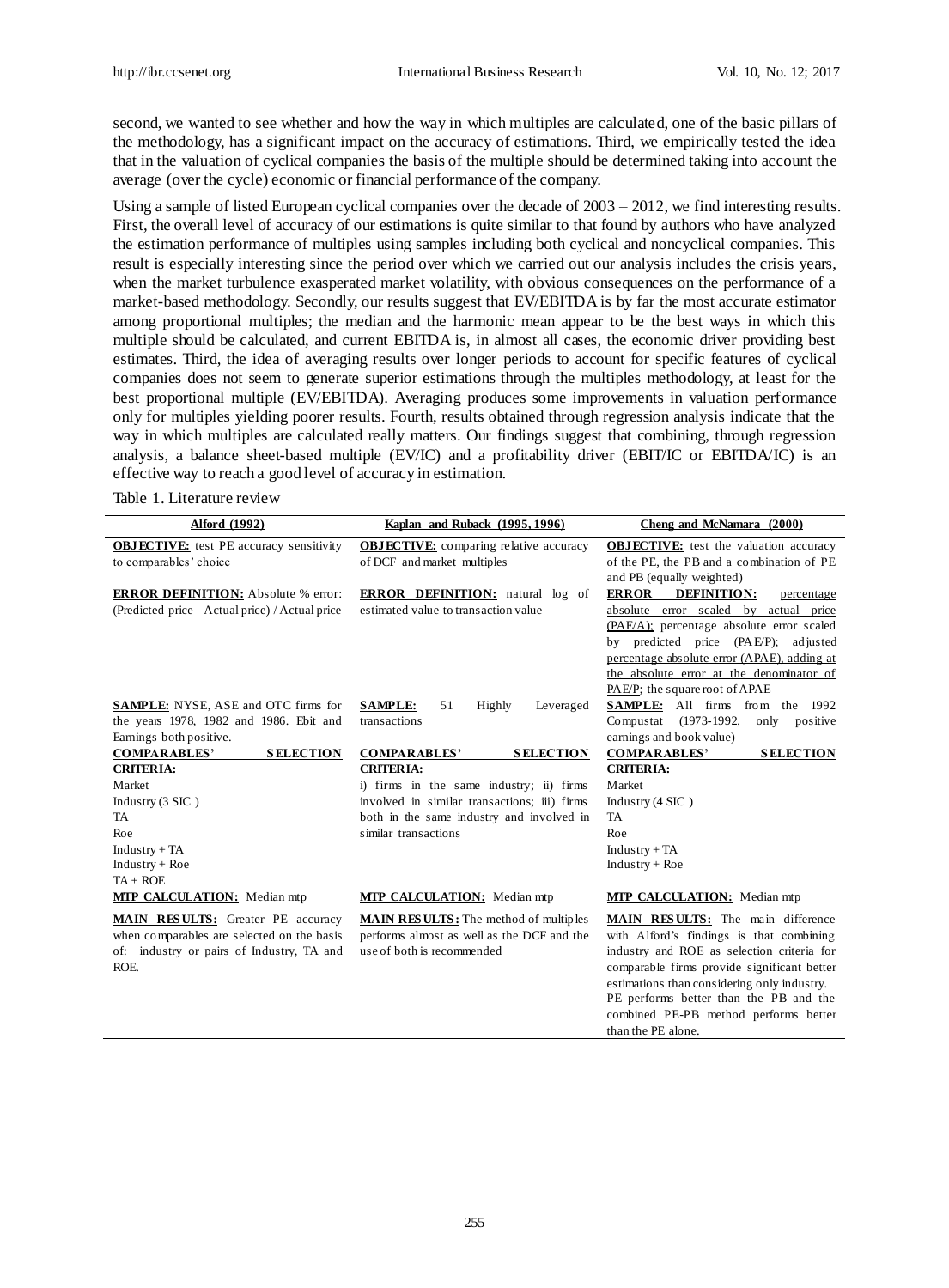| Kim and Ritter (1999)                                                                                                                               | Liu, Nissim, and Thomas (2002)                                            |
|-----------------------------------------------------------------------------------------------------------------------------------------------------|---------------------------------------------------------------------------|
| <b>OBJECTIVE:</b> investigate the accuracy of multiples in valuing IPOs                                                                             | <b>OBJECTIVE:</b><br>comparing<br>the<br>valuation                        |
|                                                                                                                                                     | performance of a long and comprehensive list of                           |
|                                                                                                                                                     | multiples (17), based on different value drivers, with                    |
|                                                                                                                                                     | the purpose of identifying the best-performing ones.                      |
| <b>SAMPLE:</b> 190 domestic operating company IPOs                                                                                                  | <b>SAMPLE:</b> firms representing between 11 and 18%                      |
|                                                                                                                                                     | of NYSE + AMEX + NASDAQ companies, $(1982$                                |
|                                                                                                                                                     | and 1999); only firms showing positive multiples are                      |
|                                                                                                                                                     | considered.                                                               |
| <b>COMPARABLES SELECTION CRITERIA:</b>                                                                                                              | <b>COMPARABLES SELECTION CRITERIA:</b>                                    |
| a) recent IPOs in the same industry (four-digit SIC code);<br>b) comparables identified by a research boutique specializing in the valuation of     | a) entire cross section of firms<br>b) comparables from the same industry |
| <b>IPOs</b>                                                                                                                                         |                                                                           |
| <b>MTP CALCULATION:</b> a) regression approach (the dependent variable being the                                                                    | <b>MIP CALCULATION:</b>                                                   |
| multiple for the valuation of the IPO and the independent variable being the median                                                                 | a) harmonic mean, b) median, and c) regression                            |
| multiple of comparables)                                                                                                                            | analysis                                                                  |
| b) simple approach, using the mean or median multiple of comparables                                                                                |                                                                           |
| <b>ERROR DEFINITION:</b> natural log of the ratio of the predicted multiple to actual                                                               | <b>ERROR DEFINITION:</b> (Predicted price -Actual                         |
| multiple                                                                                                                                            | price) / Actual price                                                     |
| <b>MAIN RESULTS:</b> a) PE, PB, PS:                                                                                                                 | <b>MAIN RESULTS:</b> a) forward earnings are the most                     |
| i) using regression, recent IPOs from the same industry as comparables, and                                                                         | relevant value driver and (valuation performance                          |
| historical numbers, gives very poor results in terms of estimation accuracy                                                                         | increases for longer time horizons), while multiples                      |
| ii) using comparables provided by the financial boutique and moving from                                                                            | based on measures of intrinsic value perform                              |
| historical to forecasted earnings improves substantially estimation accuracy                                                                        | significantly worse than forward earnings                                 |
| (forecasted earnings are more important than more accurate comparables selection);                                                                  | b) considering historical data, the dispersion of                         |
| iii) including growth does not increase accuracy when next-year forecasts are                                                                       | pricing errors increases substantially (sales perform                     |
| considered;                                                                                                                                         | the worst, while earnings perform better than book                        |
| iv) accuracy is greater for old firms than for young ones;<br>v) different calculation of multiples - regression approach versus simple calculation | value)<br>c) multiples based on cash flow measures perform                |
|                                                                                                                                                     |                                                                           |
| - has mixed effect on estimation accuracy.<br>b) EV multiples (EV/S and EV/EBITDA)                                                                  | generally bad<br>d) when sales and EBITDA are used as value               |
| i) EV/S performs much better than P/S (which performs as bad as historical                                                                          | drivers, EV multiples perform worse than equity                           |
| earnings in the PE estimation);                                                                                                                     | multiples                                                                 |
| ii) EV/EBITDA performs better (as well as PE estimation when current year                                                                           | e) harmonic mean performs better than median, and                         |
| forecasts are considered) than EV/S, especially for old firms;                                                                                      | the regression approach increases the valuation                           |
| iii) finally, when using the EV/Sales multiple as valuation benchmark, the                                                                          | performance of poorly performing multiples; no                            |
| authors find that profitability and growth have a positive impact on the level                                                                      | significant improvements are found for the most                           |
| of multiple (about 20% premium). Accuracy is greater for old firms (for                                                                             | performing ones                                                           |
| which profitability matters much more than growth) than for new ones;                                                                               | f) the common practice of selecting firms from the                        |
| results obtained using EV/S are less accurate than those obtained using                                                                             | same industry gives better results than considering                       |
| forecasted earnings when the PE is assumed as valuation benchmark.                                                                                  | as comparables all the firms included in the cross                        |
|                                                                                                                                                     | section                                                                   |
|                                                                                                                                                     | g) relative performance of multiples is relatively                        |
|                                                                                                                                                     | stable over time and across industries                                    |

## **Beatty, Riffle, and Thompson (1999) Lie and Lie (2002)**

**OBJECTIVE:** investigate the effect of how multiples are calculated on their respective accuracy

**SAMPLE:** All Compustat firms from 1980 to 1992 meeting some conditions

#### **COMPARABLES SELECTION CRITERIA:**

three-digit SIC Code

#### **MTP CALCULATION:**

eight methodologies, six of which include only earnings and book value, the seventh adds dividends and the eighth total assets. The first five models are proportional, as they do not contain an intercept. Four out of these five models equally weight PE and PB; the difference between one methodology and the others is the way in which multiples are calculated, while in the fifth model, weights are empirically derived.

The other three models are linear regressions containing an intercept. In the first of these three, the regression includes only earnings and book value (as in the first five models), while the second includes dividends, and the last dividends and total assets.

**ERROR DEFINITION:** (actual price – predicted price)/actual price (mean value is considered)

**OBJECTIVE:** investigate valuation performance of different multiples (10)

**SAMPLE:** all Compustat active firms, data for fiscal year 1998 (forecast refer to 1999)

#### **COMPARABLES SELECTION CRITERIA:**

industry criterion (three-digit SIC code, when at least five comparable were available, if not, two-digit SIC code)

**MTP CALCULATION:** median value of comparable firms

**ERROR DEFINITION:** natural logarithm of the ratio between estimated value and market value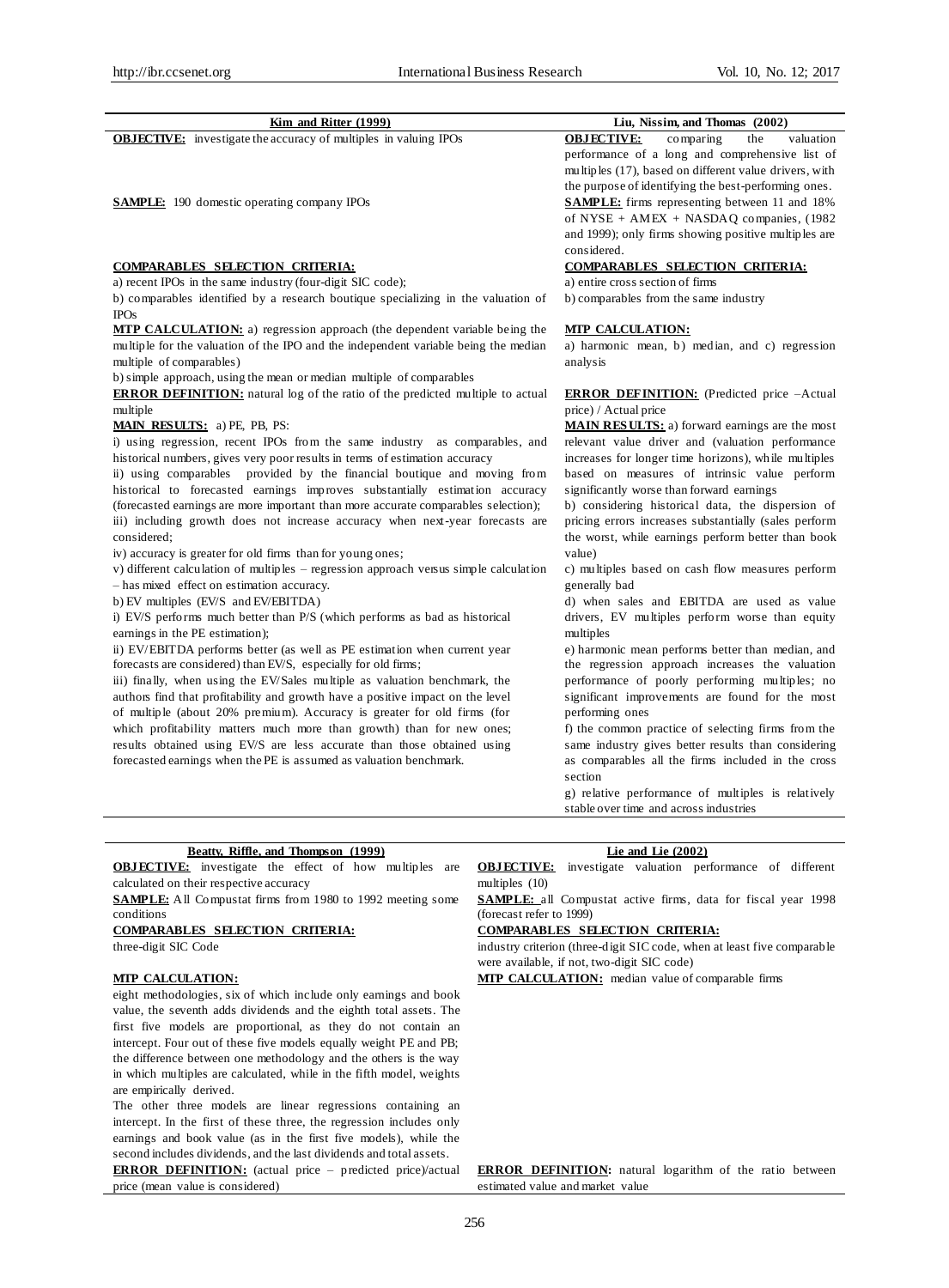proportional models

better

**MAIN RES ULTS:** a) equally weighting average PE an PB leads to the worst results

# **MAIN RESULTS:**

b) the model based on inverse average (e/P and b/P) performs much I) a) between the two earnings based multiples, the forecasted PE clearly outperforms the other, based on historical earnings;

b) adjusting EV and book value of assets for cash levels does not produce any material effect on results

c) the deflated regression weights model (where the weights are not defined ex ante— as in the first four models—but are derived empirically from market analysis) is the best-performing among

d) among the three linear models, the best estimates are provided by the first one, which includes, as independent variables, only earnings and book value of equity. Including in the regression even dividends and size (total assets) leads to an increase in pricing error

industries; iv) forward multiples are more accurate than trailing ones

c) among EV multiples, book value (EV/book value of assets) provides the best estimates, while EV/Sales perform the worst. The other two multiples, EV/EBITDA and EV/EBIT, lie in between, with the former performing better than the latter

II) separating financial from nonfinancial and grouping on the basis of size and profitability: i) valuation tends to be more accurate for larger than smaller companies (undervaluing the former and overvaluing the latter; ii) independently from company size, asset multiples outperform equity multiples, with the EV/Book Value of Assets performing the best and the EV/Sales performing the worst; iii) companies with low / medium profitability levels are better estimated through the asset multiples (although positively biased), while multiples based on earnings provide, as expected, poor estimation for low earnings companies. (In this case, in an equity-side approach, forecasted earnings perform better than current earnings). Earnings multiples (EV/EBITDA and EV/EBIT) perform as well as the asset multiple (EV/Book Value of Assets) for companies with high earnings; iv) considering that earnings multiples are positively biased while asset and sales multiples are negatively biased, the authors decide to consider both, checking the valuation performance of a hybrid measure made of both the asset and the EBITDA multiples (equally weighted): this hybrid measure performed better than individual multiples; v) quite surprisingly, the authors find that the valuation accuracy of multiples is greater in the case of financial companies, where results show higher performance for EV multiples even if, we observe, these companies are rarely estimated under an asset-side approach; vi) multiples generate poor valuation performances in the case of companies with high levels of intangibles

| Schreiner and Spremann (2007)                                             | Bhojraj and Lee (2002)                                                |  |  |  |
|---------------------------------------------------------------------------|-----------------------------------------------------------------------|--|--|--|
| <b>OBJECTIVE:</b><br>investigate the estimation accuracy of market        | developing a more systematic technique for<br><b>OBJECTIVE:</b>       |  |  |  |
| multiples: i) equity side vs assert side multiples; ii) 'knowledge based' | selecting comparable firms and finding out the comparables which      |  |  |  |
| multiples vs traditional multiples in science based industries; iii)      | allow the best estimation of the target firm's future multiples (one, |  |  |  |
| forward looking multiples vs trailing multiples                           | two and three years ahead EV/Sales an PB, in the specific case)       |  |  |  |
| <b>SAMPLE:</b> European firms from the DJ Stoxx 600 over the period       | <b>SAMPLE:</b> all firms in the intersection of (a) the merged        |  |  |  |
| $1996 - 2005$                                                             | COMPUSTAT industrial and research files, and (b) the I/B/E/S          |  |  |  |
|                                                                           | historical database of analyst earnings forecasts, excluding ADRs     |  |  |  |
|                                                                           | and REITs, for the period 1982-1998.                                  |  |  |  |
| <b>COMPARABLES' SELECTION CRITERIA:</b> industries and                    | <b>COMPARABLES' SELECTION CRITERIA:</b> firms which                   |  |  |  |
| subindustries according to the ICB classification system, provided by     | have 'warranted multiples' (calculated on the basis of fundamental    |  |  |  |
| DJ and FTSE                                                               | drivers) closest to the one of the target firm                        |  |  |  |
| <b>MTP CALCULATION:</b> median multiple                                   | <b>MTP CALCULATION:</b> multiple regression model                     |  |  |  |
| <b>ERROR DEFINITION:</b> scaled absolute valuation errors, defined as     | <b>ERROR DEFINITION:</b> Absolute Error, defined as the absolute      |  |  |  |
| the absolute difference between predicted and actual price, scaled by     | difference between actual and implied price, scaled by the actual     |  |  |  |
| actual price                                                              | price                                                                 |  |  |  |
| <b>MAIN RESULTS:</b> i) equity side multiples perform better than asset   | <b>MAIN RESULTS:</b><br>identifying comparables on the basis of       |  |  |  |
| side multiples; authors hold that the reason is to be found in the        | 'warranted multiples' significantly increases the accuracy of         |  |  |  |
| uncertainty in the estimation of market value of debt (and EV (as a       | estimation of future multiples compared to the case in which          |  |  |  |
| consequence, iIn the following part of the analysis only equity side      | comparables are selected solely on an industry/size basis             |  |  |  |
| multiples are considered); ii) 'knowledge related' multiples              |                                                                       |  |  |  |
| (considering R&D expenditures and amortization of intangibles)            |                                                                       |  |  |  |
| perform better than traditional ones in the case of science based         |                                                                       |  |  |  |

| Deng, Easton, and Yeo $(2010)$                                         | Harbula (2009)                                              |
|------------------------------------------------------------------------|-------------------------------------------------------------|
| <b>OBJECTIVE:</b> analyze multiples accuracy, comparing asset-side and | <b>OBJECTIVE:</b>                                           |
| equity-side multiples                                                  |                                                             |
| <b>SAMPLE:</b> all companies listed on NYSE, AMEX, and NASDAO          | <b>SAMPLE:</b> 400 companies selected from the DJ STOXX 600 |
| with firm/year observations for the period of $1963 - 2008$            | (1986-2009)                                                 |
|                                                                        |                                                             |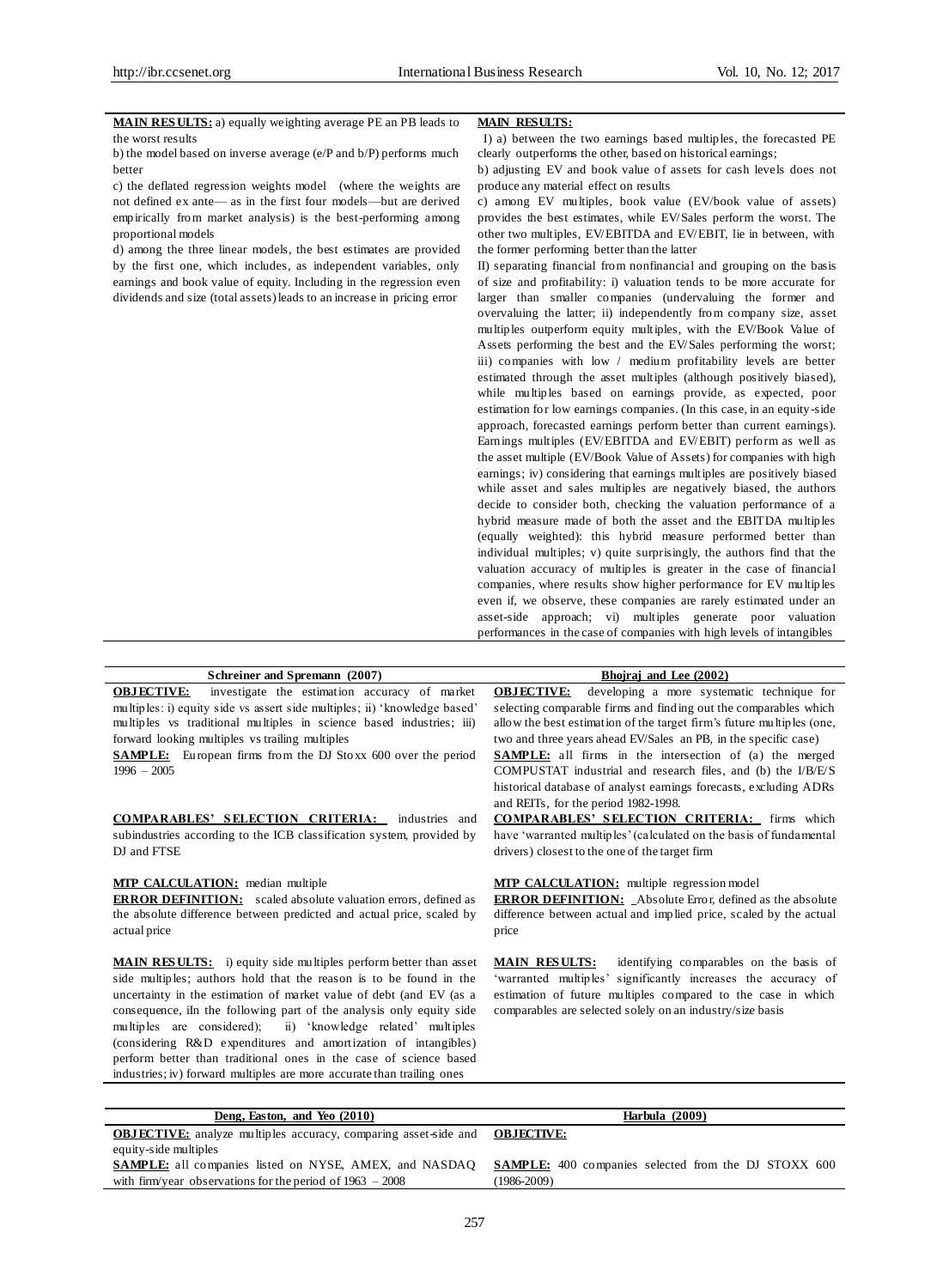## **COMPARABLES' S ELECTION CRITERIA:** four-digit SIC code and size

## **MTP CALCULATION:**

a) harmonic mean and median; b) regression analysis;

c) combination of multiples

**ERROR DEFINITION:** absolute valuation error, defined as the absolute difference between predicted and actual price, scaled by actual price

### **MAIN RESULTS:**

a) harmonic mean and median: among EV multiples, NOA is the driver that provides the lowest mean valuation error, closely followed by sales; EBITDA ranks third and free cash flow performs the worst; among equity multiples, the best performance is provided by BV, while sales provides higher errors, and errors are much higher in the case EBITDA and net income are considered as value drivers

b) regression analysis: improvement in the valuation performance of all multiples, especially for those performing worse in the first stage of the analysis and a partial change in the ranking of multiples

c) combination of multiples: combining two multiples may increase significantly valuation performance. The best estimations are those obtained combining NOA and EBITDA for enterprise valuation and BV and EBITDA for equity-side valuation. Combining sales—a useful value driver that can be easily used when others are negative—with an income measure, produces an improvement in valuation performance. Differences in valuation accuracy are not relevant between firm with positive and negative income fundamentals, and in some cases results show that pricing errors based on sales are smaller for firms with negative fundamentals, compared to firms with positive ones

## **COMPARABLES' SELECTION CRITERIA:**

a) industry criterion

MTP CALCULATION: both direct proportionality and regression analysis

**ERROR DEFINITION:** absolute mean and median error margin versus actual price

#### **MAIN RESULTS:**

a) comparables from the same industry: i) prospective multiples perform better than current or historical (especially earnings driven multiples); ii) profitability-based multiples prove to be the more accurate, especially when based on current and forward figures (vs. historical); iii) asset-side multiples perform better than equity-side ones; iv) combining multiples increases the accuracy (current and forwardand/or different multiples); v) there is not a multiple fitting all industries

b) regression analysis: a list of potential drivers are tested in a single-factor regression analysis to identify those that better explain the difference between the multiples of a given firm and the industry/sample median. Most relevant drivers are selected for a multifactor regression analysis carried out to verify the importance of different drivers in explaining the level and evolution of valuation multiples for every firm. The main findings are the following: i) growth has a strong impact on all the considered multiples; ii) profitability has a positive impact on all multiples not including a direct measure of profit (EV/Sales, EV/Invested Capital), while its effect is more ambiguous for multiples based on direct profit measure; iii) stability of profitability and growth appear to be important drivers of market multiples; iv) EV multiples have a mildly positive correlation with financial leverage up to a certain level and then the relationship turns negative; equity multiples have a negative correlation with financial leverage as long as it remains within reasonable level and then in turns strongly positive; v) size and liquidity profile are almost immaterial; vi) in many cases the relationship between multiples and financial drivers is not linear, highlighting the need for additional analysis

#### **Hermann and Richter (2003) Tremolizzo (2009)**

**OBJECTIVE:** investigate all relevant issues of the methodology: comparables' selection, drivers of the multiples and calculation (with specific focus on the first aspect)

**SAMPLE:** 524 largest (in terms of market cap) US firms and 830 large European firms

**COMPARABLES' S ELECTION CRITERIA:** a) all sample firms; b) SIC codes (starting with four-digit and reducing the number until four firms are identified; c) fundamental factors; d) like c) plus long-term growth rates from IBES; e) combination of b) and d)

**MTP CALCULATION:** arithmetic mean, median, harmonic mean, regression analysis

**ERROR DEFINITION:** absolute value of the difference between the natural log of predicted price and the natural log of actual price

MAIN RESULTS: a) multiples based on earnings lead to best estimates and sales-based multiples to the worst. PB produces much better estimates (compared to EBIDAAT and EBIAT) when companies are selected on the basis of ROE and earnings growth instead of industry criterion; b) selecting comparables on the basis of fundamental drivers (namely, earnings growth and ROE) leads to better results. Selecting firms on the basis of both fundamentals and industry membership does not improve accuracy; c) median appears as the best estimator, followed by the mean, while arithmetic mean and harmonic mean provide less accurate estimations. Using regression analysis for controlling for fundamental factors gives worse results than using the median of comparable firms selected on the basis of similar fundamental factors.

**OBJECTIVE:** compare the accuracy of multiple in estimating cyclical and noncyclical companies

**SAMPLE:** 174 companies listed on the London Stock Exchange from 1995 to 2007, 101 from cyclical industries and 73 from noncyclical ones

**COMPARABLES' S ELECTION CRITERIA:** two-digit SIC Code (28, 36, 33 and 37 for cyclical companies; 20, 24, 21, 49 for noncyclical)

**MTP CALCULATION:** average and median multiples

**ERROR DEFINITION:** absolute value of the difference between the natural log of predicted price and the natural log of actual price **MAIN RES ULTS:** a) using PE, forward PE, EV/EBIT and EV/EBITDA, estimates of cyclical companies are less accurate than estimates of noncyclicals. Difference in accuracy increases adjusting EV multiples for cash and cash equivalents; b) using regression analysis, valuation error is found to be positively correlated with cyclicality and EBIT volatility and negatively correlated with size; c) logit analysis confirms that cyclicality and EBIT volatility are associated with larger valuation error, while size has the opposite effect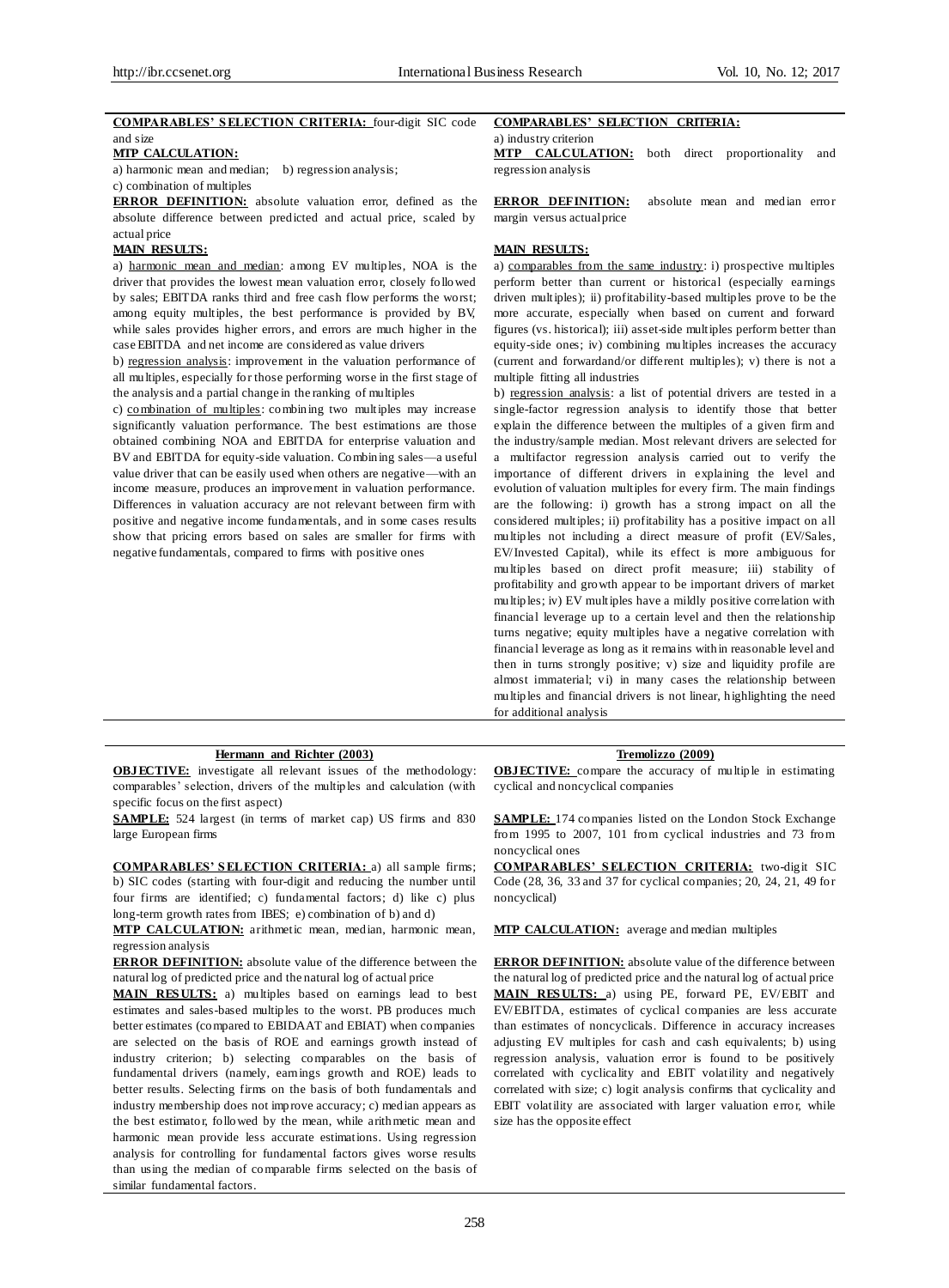## Table 2. Sample structure

| Industry               | <b>Sector</b>                      | <b>Number of Observations</b> |
|------------------------|------------------------------------|-------------------------------|
| <b>Basic Materials</b> | [1] Basic Resources                | 150                           |
|                        | [2] Chemicals                      | 97                            |
|                        | [3] Automobiles                    | 70                            |
|                        | [4] Cyclical Goods and Services    | 381                           |
| Consumer Cyclical      | [5] Media                          | 209                           |
|                        | [6] Retail                         | 111                           |
| Industrial             | [14] Construction                  | 217                           |
|                        | [15] Industrial Goods and Services | 698                           |
| Sum                    |                                    | 1933                          |

## Table 3. Mean Coefficient of Variation of Different Multiples (2003-2012)

| <b>Multiple</b>       | <b>Coefficient of Variation</b> | average number of<br>observations |
|-----------------------|---------------------------------|-----------------------------------|
| EV / Sales            | 0,33                            | 865                               |
| EV / EBITDA           | 0,33                            | 819                               |
| EV / EBIT             | 0,36                            | 776                               |
| EV / Invested Capital | 0,39                            | 682                               |
| Price / Earnings      | 0,51                            | 890                               |
| Price / Cash Flows    | 0,45                            | 734                               |
| Price / Book Value    | 0,44                            | 846                               |

## Table 4. Median Absolute percentage error; 2003 - 2012

|                                        | Core Enterprise Value / EBIT   |                               |              |                |
|----------------------------------------|--------------------------------|-------------------------------|--------------|----------------|
|                                        | four                           | three                         | two          |                |
|                                        | years                          | years                         | years        |                |
|                                        | <b>Ebit</b>                    | <b>Ebit</b>                   | <b>Ebit</b>  | <b>Current</b> |
|                                        | average                        | average<br>average            |              |                |
| Arithmetic mean                        | 43,30%                         | 43,40%                        | 43,60%       | 48,90%         |
| Median                                 | 37,40%                         | 36,80%                        | 36,20%       | 37,60%         |
| Harmonic mean                          | 36,70%                         | 36,20%                        | 35,70%       | 36,80%         |
|                                        | Core Enterprise Value / EBITDA |                               |              |                |
|                                        | four                           |                               |              |                |
|                                        | years                          | years                         | years        |                |
|                                        | Ebitda                         | Ebitda                        | Ebitda       | <b>Current</b> |
|                                        | average                        | average                       | average      |                |
| Arithmetic mean                        | 35,10%                         | 33,70%                        | 32,80%       | 32,50%         |
| Median                                 | 33,00%                         | 32,30%                        | 31,30%       | 31,00%         |
| Harmonic mean                          | 33,10%                         | 32,30%                        | 31,50%       | 31,10%         |
|                                        |                                | Core Enterprise Value / Sales |              |                |
|                                        | four                           | three                         | two          |                |
|                                        | years                          | years                         | years        | Current        |
|                                        | <b>Sales</b>                   | <b>Sales</b>                  | <b>Sales</b> |                |
|                                        | average                        | average                       | average      |                |
| Arithmetic mean                        | 58,40%                         | 57,40%                        | 57,00%       | 56,40%         |
| Median                                 | 53,00%                         | 52,30%                        | 52,00%       | 51,80%         |
| Harmonic mean                          | 53,20%                         | 52,70%                        | 52,60%       | 52,30%         |
| $EV/S = \alpha + \beta x$ Ebit/Sales   | 38,10%                         | 37,50%                        | 36,40%       | 36,80%         |
| $EV/S = \alpha + \beta$ x Ebitda/Sales | 35,60%                         | 34,30%                        | 33,20%       | 32,30%         |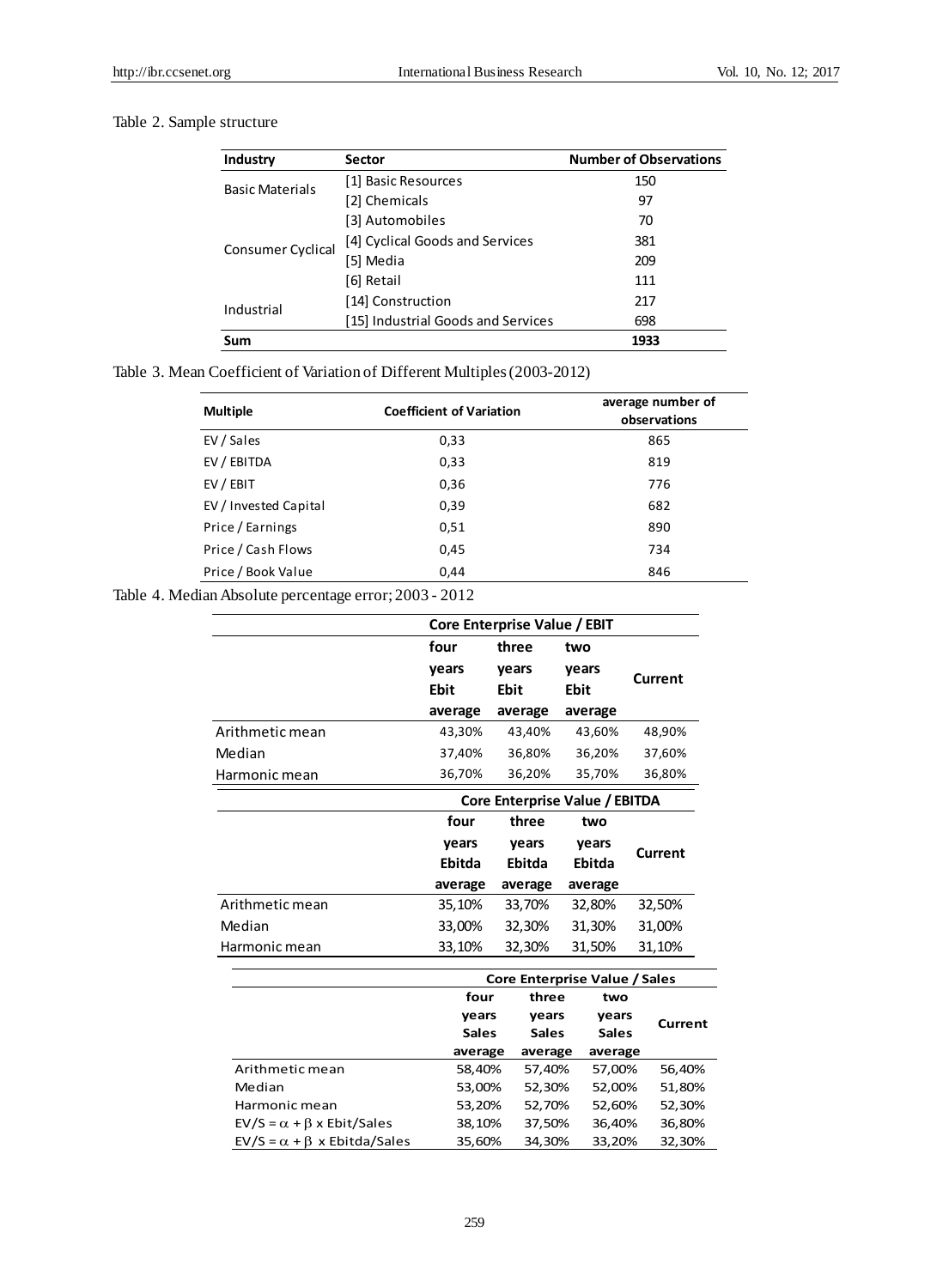|                                         | Core EV / |
|-----------------------------------------|-----------|
|                                         | Invested  |
|                                         | Capital   |
|                                         | (current) |
| Arithmetic mean                         | 48,50%    |
| Median                                  | 40,40%    |
| Harmonic mean                           | 40,20%    |
| $EV/IC = \alpha + \beta \times Ebit/IC$ | 28,20%    |
| EV/IC= $\alpha$ + $\beta$ x Ebitda/IC   | 29,30%    |

Table 5. Values of Median Average Percentage Error in each year for each multiple; 2003 - 2012

|      |                    |                               | Core Enterprise Value / EBIT |                                          |         |                                        | Core Enterprise Value / EBITDA |                                                   |         | Core Enterprise Value / SALES         |                                                  |                         |         | Core EV /           |
|------|--------------------|-------------------------------|------------------------------|------------------------------------------|---------|----------------------------------------|--------------------------------|---------------------------------------------------|---------|---------------------------------------|--------------------------------------------------|-------------------------|---------|---------------------|
| Year | Estimator          | four years<br>Ebit<br>average | <b>Ebit</b><br>average       | three years two years<br>Ebit<br>average | current | four years<br><b>EBITDA</b><br>average | <b>EBITDA</b><br>average       | three years two years<br><b>EBITDA</b><br>average | current | four years<br><b>SALES</b><br>average | three years two years<br><b>SALES</b><br>average | <b>SALES</b><br>average | current | Invested<br>Capital |
|      | arithmetic<br>mean | 41,70%                        | 37,10%                       | 35,80%                                   | 43,30%  | 33,10%                                 | 31,90%                         | 30,30%                                            | 31,00%  | 58,60%                                | 57,80%                                           | 57,00%                  | 56,10%  | 45,10%              |
| 2012 | median             | 35,30%                        | 32,90%                       | 30,90%                                   | 33,80%  | 31,40%                                 | 31,30%                         | 29,20%                                            | 30,40%  | 54,90%                                | 54,60%                                           | 54,50%                  | 54,60%  | 41,60%              |
|      | harmonic<br>mean   | 35,00%                        | 32,60%                       | 31,20%                                   | 33,10%  | 32,60%                                 | 30,80%                         | 29,90%                                            | 30,40%  | 53,70%                                | 53,40%                                           | 53,50%                  | 53,80%  | 41,30%              |
|      | arithmetic<br>mean | 41,90%                        | 47,10%                       | 43,60%                                   | 47,80%  | 34,10%                                 | 34,30%                         | 32,90%                                            | 32,50%  | 64,40%                                | 63,10%                                           | 62,40%                  | 61,70%  | 48,90%              |
| 2011 | median             | 35,80%                        | 35,70%                       | 33,80%                                   | 33,20%  | 33,00%                                 | 32,20%                         | 30,70%                                            | 29,90%  | 56,60%                                | 55,70%                                           | 56,30%                  | 55,90%  | 41,40%              |
|      | harmonic<br>mean   | 35,30%                        | 36,10%                       | 32,90%                                   | 32,40%  | 32,40%                                 | 32,60%                         | 31,20%                                            | 29,00%  | 54,10%                                | 53,30%                                           | 54,00%                  | 54,20%  | 40,40%              |
|      | arithmetic<br>mean | 35,40%                        | 40,90%                       | 47,60%                                   | 41,40%  | 31,90%                                 | 31,60%                         | 31,90%                                            | 30,70%  | 58,60%                                | 58,30%                                           | 57,60%                  | 56,10%  | 50,50%              |
| 2010 | median             | 32,30%                        | 32,80%                       | 37,10%                                   | 33,60%  | 30,40%                                 | 31,20%                         | 31,50%                                            | 29,70%  | 52,70%                                | 51,90%                                           | 52,80%                  | 51,80%  | 42,30%              |
|      | harmonic<br>mean   | 31,90%                        | 31,80%                       | 36,20%                                   | 32,10%  | 30,20%                                 | 30,60%                         | 32,20%                                            | 30,80%  | 53,60%                                | 52,50%                                           | 52,80%                  | 52,50%  | 41,80%              |
|      | arithmetic<br>mean | 42,30%                        | 40,50%                       | 44,30%                                   | 63,00%  | 33,70%                                 | 32,00%                         | 32,80%                                            | 33,20%  | 59,60%                                | 58,00%                                           | 58,70%                  | 58,80%  | 49,90%              |
| 2009 | median             | 37,50%                        | 36,70%                       | 35,90%                                   | 43,20%  | 31,60%                                 | 31,00%                         | 30,90%                                            | 30,50%  | 52,90%                                | 52,70%                                           | 53,00%                  | 54,60%  | 39,20%              |
|      | harmonic<br>mean   | 34,70%                        | 34,80%                       | 35,10%                                   | 42,40%  | 31,70%                                 | 32,20%                         | 29,90%                                            | 32,70%  | 53,10%                                | 53,70%                                           | 53,60%                  | 52,20%  | 39,40%              |
|      | arithmetic<br>mean | 59,90%                        | 60,50%                       | 60,90%                                   | 71,60%  | 48,30%                                 | 47,90%                         | 48,80%                                            | 45,90%  | 63,70%                                | 63,40%                                           | 64,40%                  | 65,00%  | 50,20%              |
| 2008 | median             | 53,70%                        | 54,00%                       | 54,10%                                   | 56,10%  | 46,90%                                 | 46,40%                         | 47,00%                                            | 44,00%  | 62,30%                                | 61,20%                                           | 59,50%                  | 59,30%  | 41,80%              |
|      | harmonic<br>mean   | 51,00%                        | 51,90%                       | 53,10%                                   | 53,00%  | 47,90%                                 | 47,30%                         | 47,70%                                            | 46,20%  | 64,80%                                | 64,30%                                           | 63,00%                  | 62,70%  | 41,30%              |
|      | arithmetic<br>mean | 42,50%                        | 41,70%                       | 40,80%                                   | 44,30%  | 33,50%                                 | 30,40%                         | 28,90%                                            | 30,80%  | 53,90%                                | 52,50%                                           | 52,50%                  | 54,00%  | 46,40%              |
| 2007 | median             | 34,20%                        | 33,70%                       | 35,00%                                   | 35,40%  | 30,10%                                 | 30,40%                         | 27,90%                                            | 27,50%  | 47,60%                                | 48,00%                                           | 48,00%                  | 47,60%  | 39,20%              |
|      | harmonic<br>mean   | 34,80%                        | 34,10%                       | 33,20%                                   | 33,90%  | 30,50%                                 | 29,70%                         | 27,80%                                            | 26,20%  | 49,30%                                | 48,10%                                           | 47,70%                  | 47,60%  | 39,00%              |
|      | arithmetic<br>mean | 34,40%                        | 34,20%                       | 35,00%                                   | 35,10%  | 29,20%                                 | 26,10%                         | 26,00%                                            | 26,10%  | 50,90%                                | 50,20%                                           | 48,90%                  | 47,50%  | 45,80%              |
| 2006 | median             | 30,50%                        | 29,10%                       | 28,30%                                   | 29,20%  | 27,50%                                 | 25,00%                         | 24,70%                                            | 25,30%  | 44,70%                                | 44,30%                                           | 43,60%                  | 43,30%  | 39,50%              |
|      | harmonic<br>mean   | 30,50%                        | 29,00%                       | 29,10%                                   | 30,20%  | 27,00%                                 | 25,40%                         | 25,20%                                            | 24,90%  | 45,40%                                | 45,20%                                           | 43,90%                  | 43,20%  | 39,90%              |
|      | arithmetic<br>mean | 39,20%                        | 35,40%                       | 33,50%                                   | 37,40%  | 31,10%                                 | 29,40%                         | 27,80%                                            | 28,30%  | 54,50%                                | 54,40%                                           | 53,50%                  | 51,30%  | 47,00%              |
| 2005 | median             | 31,50%                        | 31,30%                       | 28,60%                                   | 30,60%  | 27,10%                                 | 25,10%                         | 25,30%                                            | 27,00%  | 50,10%                                | 48,30%                                           | 47,30%                  | 45,70%  | 38,20%              |
|      | harmonic<br>mean   | 31,60%                        | 31,20%                       | 29,90%                                   | 30,50%  | 26,60%                                 | 25,10%                         | 24,60%                                            | 25,30%  | 49,10%                                | 47,60%                                           | 47,40%                  | 48,00%  | 39,10%              |
|      | arithmetic<br>mean | 43,80%                        | 41,80%                       | 39,80%                                   | 39,50%  | 33,40%                                 | 32,60%                         | 30,10%                                            | 29,00%  | 56,30%                                | 53,70%                                           | 52,90%                  | 52,10%  | 49,10%              |
| 2004 | median             | 36,50%                        | 35,60%                       | 33,50%                                   | 33,60%  | 30,80%                                 | 29,80%                         | 28,40%                                            | 29,20%  | 48,80%                                | 48,20%                                           | 48,00%                  | 48,50%  | 39,30%              |
|      | harmonic<br>mean   | 35,90%                        | 34,70%                       | 32,10%                                   | 34,10%  | 31,00%                                 | 29,30%                         | 28,20%                                            | 29,30%  | 49,80%                                | 49,90%                                           | 50,50%                  | 51,20%  | 39,00%              |
|      | arithmetic<br>mean | 51,50%                        | 54,80%                       | 54,40%                                   | 66,00%  | 42,50%                                 | 41,20%                         | 38,70%                                            | 37,50%  | 63,40%                                | 62,70%                                           | 62,10%                  | 61,00%  | 52,10%              |
| 2003 | median             | 47,20%                        | 46,00%                       | 44,80%                                   | 47,70%  | 40,80%                                 | 40,00%                         | 38,00%                                            | 36,60%  | 59,30%                                | 58,50%                                           | 57,50%                  | 56,30%  | 41,90%              |
|      | harmonic<br>mean   | 46,20%                        | 46,20%                       | 44,40%                                   | 46,60%  | 40,70%                                 | 40,10%                         | 37,90%                                            | 36,40%  | 59,10%                                | 58,90%                                           | 59,10%                  | 57,60%  | 40,60%              |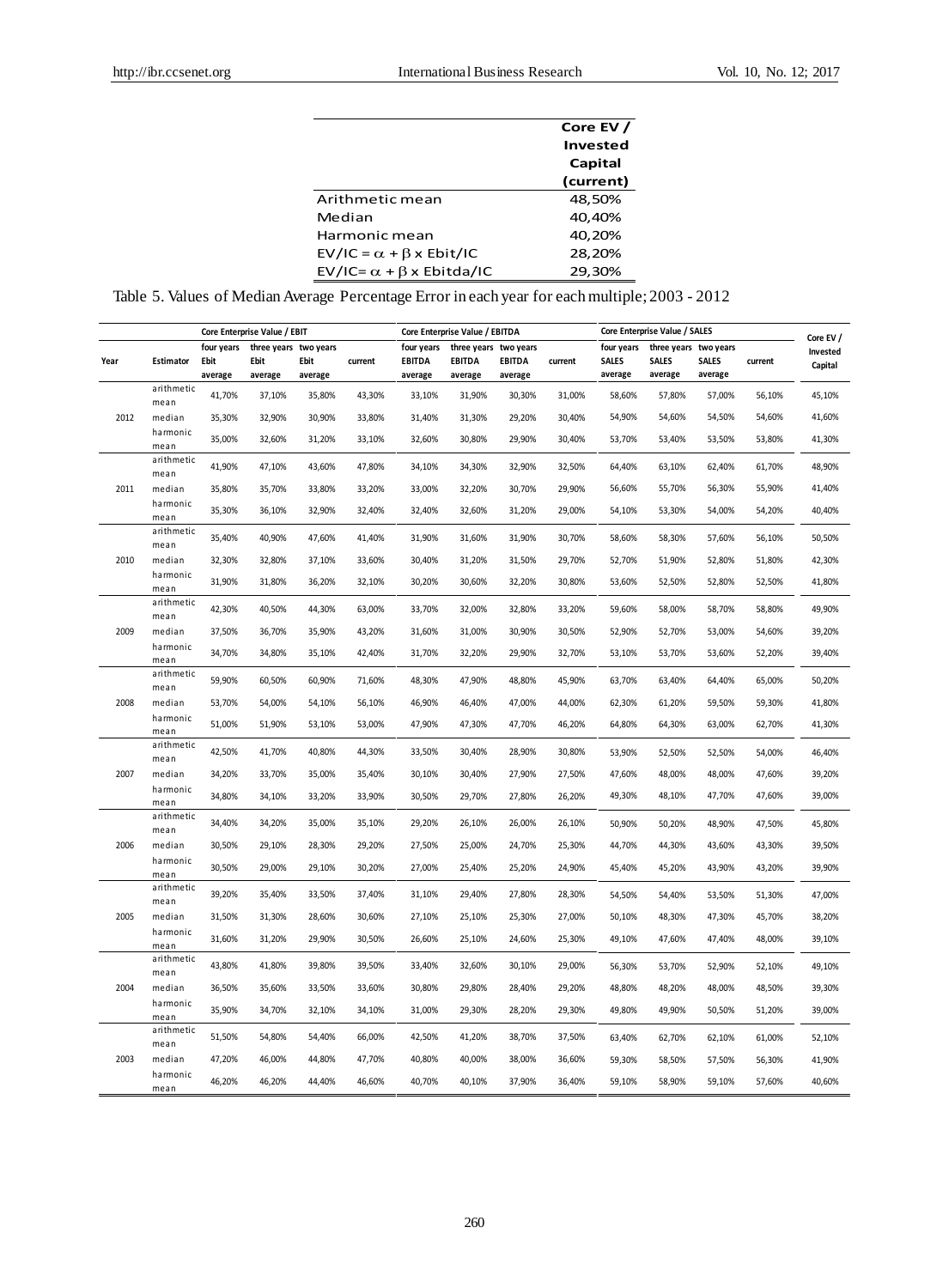Table 6. Enterprise Value/Sales - Enterprise Value/Invested Capital; Median Absolute Percentage Error in each year 2003 – 2012 through regression analysis

|      |                                                |                            | Core Enterprise Value / Sales |                           |         |                                  |  |
|------|------------------------------------------------|----------------------------|-------------------------------|---------------------------|---------|----------------------------------|--|
|      |                                                | four years<br><b>Sales</b> | three years<br><b>Sales</b>   | two years<br><b>Sales</b> | Current | Core EV /<br>Invested<br>Capital |  |
|      |                                                | average                    | average                       | average                   |         |                                  |  |
| 2012 | Ebit margin for EV/S and EBIT/IC for EV/IC     | 35,80%                     | 34,50%                        | 31,90%                    | 34,00%  | 26,30%                           |  |
|      | Ebitda margin for EV/S and EBITDA/IC for EV/IC | 34,70%                     | 33,30%                        | 32,00%                    | 32,50%  | 29,30%                           |  |
| 2011 | Ebit margin for EV/S and EBIT/IC for EV/IC     | 35,60%                     | 36,60%                        | 37,00%                    | 36,50%  | 27,60%                           |  |
|      | Ebitda margin for EV/S and EBITDA/IC for EV/IC | 35,10%                     | 34,20%                        | 32,80%                    | 33,50%  | 29,60%                           |  |
| 2010 | Ebit margin for EV/S and EBIT/IC for EV/IC     | 33,40%                     | 33,40%                        | 35,70%                    | 33,40%  | 29,90%                           |  |
|      | Ebitda margin for EV/S and EBITDA/IC for EV/IC | 32,20%                     | 32,70%                        | 32,80%                    | 29,60%  | 30,30%                           |  |
| 2009 | Ebit margin for EV/S and EBIT/IC for EV/IC     | 36,90%                     | 36,70%                        | 34,90%                    | 39,40%  | 30,20%                           |  |
|      | Ebitda margin for EV/S and EBITDA/IC for EV/IC | 34,00%                     | 31,90%                        | 31,50%                    | 31,50%  | 28,70%                           |  |
| 2008 | Ebit margin for EV/S and EBIT/IC for EV/IC     | 52,80%                     | 55,90%                        | 54,50%                    | 53,40%  | 36,00%                           |  |
|      | Ebitda margin for EV/S and EBITDA/IC for EV/IC | 46,40%                     | 49,10%                        | 47,80%                    | 45,50%  | 36,80%                           |  |
| 2007 | Ebit margin for EV/S and EBIT/IC for EV/IC     | 35,30%                     | 34,40%                        | 34,10%                    | 34,30%  | 26,60%                           |  |
|      | Ebitda margin for EV/S and EBITDA/IC for EV/IC | 34,10%                     | 30,90%                        | 29,60%                    | 29,70%  | 27,80%                           |  |
| 2006 | Ebit margin for EV/S and EBIT/IC for EV/IC     | 31,60%                     | 29,40%                        | 27,30%                    | 28,50%  | 23,20%                           |  |
|      | Ebitda margin for EV/S and EBITDA/IC for EV/IC | 28,50%                     | 25,90%                        | 26,30%                    | 25,70%  | 24,10%                           |  |
| 2005 | Ebit margin for EV/S and EBIT/IC for EV/IC     | 35,00%                     | 32,60%                        | 30,30%                    | 29,50%  | 23,70%                           |  |
|      | Ebitda margin for EV/S and EBITDA/IC for EV/IC | 31,40%                     | 28,90%                        | 27,40%                    | 27,40%  | 24,80%                           |  |
|      | Ebit margin for EV/S and EBIT/IC for EV/IC     | 37,70%                     | 33,70%                        | 33,00%                    | 33,30%  | 26,20%                           |  |
| 2004 | Ebitda margin for EV/S and EBITDA/IC for EV/IC | 34,70%                     | 31,80%                        | 29,80%                    | 29,20%  | 27,90%                           |  |
|      | Ebit margin for EV/S and EBIT/IC for EV/IC     | 46,60%                     | 47,80%                        | 45,60%                    | 45,40%  | 32,30%                           |  |
| 2003 | Ebitda margin for EV/S and EBITDA/IC for EV/IC | 45,00%                     | 44,10%                        | 41,80%                    | 38,20%  | 33,50%                           |  |

Table 7. Results by sector; average Median Absolute Percentage Error for all years

| Auto                                      |                                 |                                  |                   |                |        |
|-------------------------------------------|---------------------------------|----------------------------------|-------------------|----------------|--------|
| EV/EBIT                                   | four years three<br><b>Ebit</b> | years Ebit                       | two years<br>Ebit | <b>Current</b> |        |
|                                           | average                         | average                          | average           |                |        |
| Arithmetic mean                           | 46,10%                          | 48,40%                           | 48,70%            | 55,00%         |        |
| Median                                    | 43,10%                          | 44,10%                           | 46.50%            | 45,90%         |        |
| Harmonic mean                             | 44,10%                          | 45,30%                           | 46,40%            | 46,60%         |        |
|                                           | four years                      | three years                      | two years         |                |        |
| EV/EBITDA                                 | Ebitda                          | <b>Ebitda</b>                    | Ebitda            | <b>Current</b> |        |
|                                           | average                         | average                          | average           |                |        |
| Arithmetic mean                           | 40,40%                          | 37,90%                           | 36,90%            | 35,00%         |        |
| Median                                    | 33,40%                          | 35,30%                           | 35,30%            | 31,90%         |        |
| Harmonic mean                             | 35,40%                          | 36,10%                           | 33,80%            | 33,10%         |        |
|                                           |                                 | four years three years two years |                   |                |        |
| <b>EV/SALES</b>                           | <b>Sales</b>                    | <b>Sales</b>                     | <b>Sales</b>      | <b>Current</b> | EV/IC  |
|                                           | average                         | average                          | average           |                |        |
| Arithmetic mean                           | 55,50%                          | 53,70%                           | 52,00%            | 48,10%         | 47,50% |
| Median                                    | 50,40%                          | 47,90%                           | 45,40%            | 45,20%         | 39,30% |
| Harmonic mean                             | 46,40%                          | 47,20%                           | 45,60%            | 44,50%         | 40,70% |
| Regression with EBIT Margin - Ebit / IC   | 40,30%                          | 42,80%                           | 41,90%            | 43,80%         | 29,10% |
| Regression with EBITDA Margin Ebitda / IC | 40,60%                          | 38,30%                           | 36,30%            | 36,60%         | 32,90% |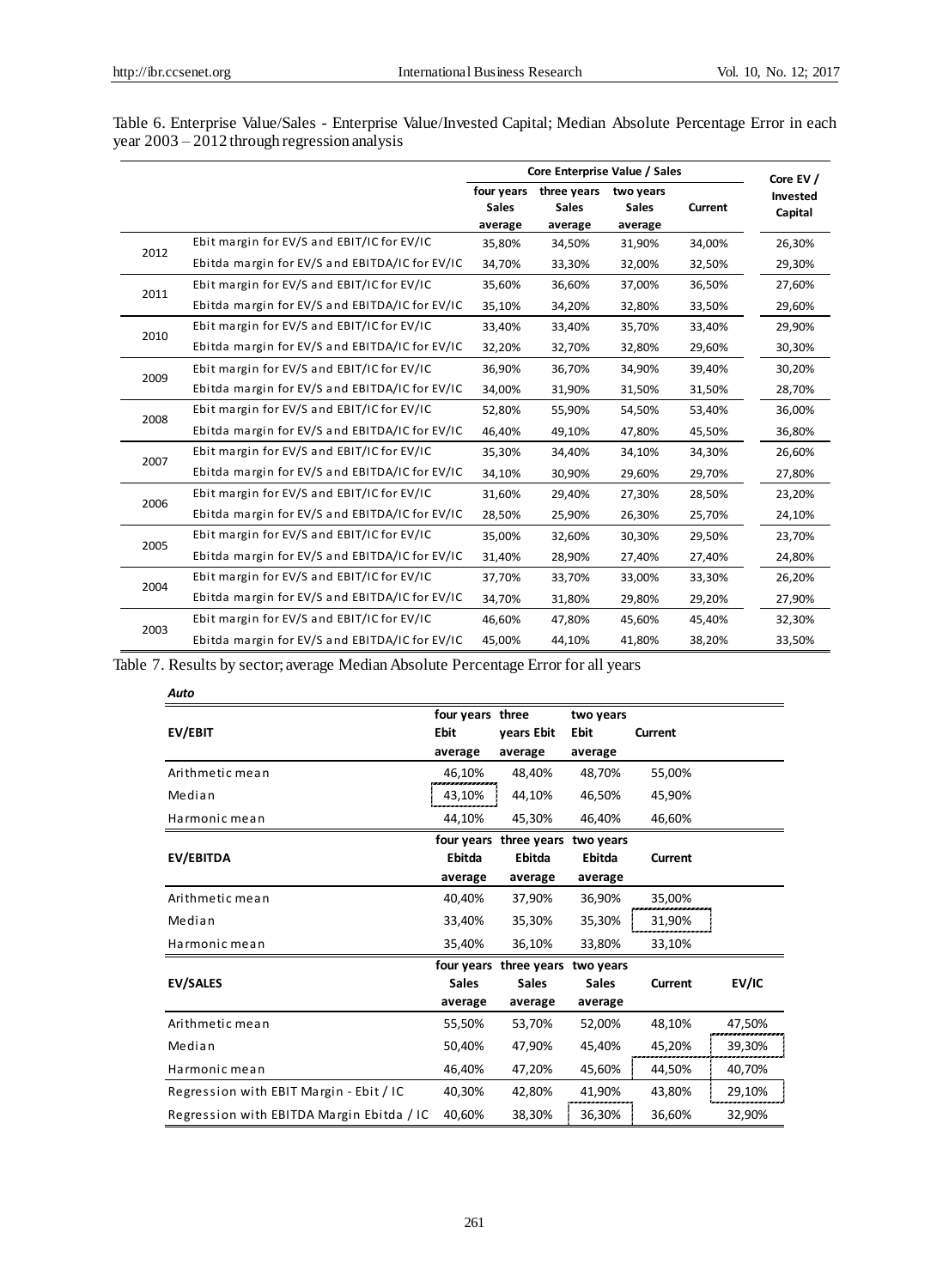## *Basic Materials*

|                                           | four years three |                                  | two years    |                |        |
|-------------------------------------------|------------------|----------------------------------|--------------|----------------|--------|
| EV/EBIT                                   | <b>Ebit</b>      | years Ebit                       | Ebit         | <b>Current</b> |        |
|                                           | average          | average                          | average      |                |        |
| Arithmetic mean                           | 44,00%           | 53,10%                           | 55,10%       | 70,10%         |        |
| Median                                    | 39,60%           | 41,80%                           | 45,60%       | 53,50%         |        |
| Harmonic mean                             | 39,40%           | 41,50%                           | 45,20%       | 51,20%         |        |
|                                           |                  | four years three years two years |              |                |        |
| EV/EBITDA                                 | Ebitda           | Ebitda                           | Ebitda       | <b>Current</b> |        |
|                                           | average          | average                          | average      |                |        |
| Arithmetic mean                           | 34,70%           | 35,00%                           | 33,60%       | 35,40%         |        |
| Median                                    | 32,70%           | 33,30%                           | 31,10%       | 33,40%         |        |
| Harmonic mean                             | 33,10%           | 33,50%                           | 33,60%       | 35,20%         |        |
|                                           |                  | four years three years two years |              |                |        |
| <b>EV/SALES</b>                           | <b>Sales</b>     | <b>Sales</b>                     | <b>Sales</b> | <b>Current</b> | EV/IC  |
|                                           | average          | average                          | average      |                |        |
| Arithmetic mean                           | 77,80%           | 73,10%                           | 68,20%       | 64,40%         | 40,60% |
| Median                                    | 48,10%           | 48,50%                           | 48,20%       | 49,20%         | 35,90% |
| Harmonic mean                             | 50,50%           | 49,30%                           | 48,90%       | 49,60%         | 35,90% |
| Regression with EBIT Margin - Ebit / IC   | 32,10%           | 34,00%                           | 36,70%       | 37,30%         | 25,80% |
| Regression with EBITDA Margin Ebitda / IC | 37,60%           | 35,40%                           | 33,30%       | 33,30%         | 26,40% |
| <b>Chemicals</b>                          |                  |                                  |              |                |        |
|                                           | four years three |                                  | two years    |                |        |

|                                           | four years three |               | two years    |                |        |
|-------------------------------------------|------------------|---------------|--------------|----------------|--------|
| EV/EBIT                                   | <b>Ebit</b>      | years Ebit    | <b>Ebit</b>  | <b>Current</b> |        |
|                                           | average          | average       | average      |                |        |
| Arithmetic mean                           | 37,30%           | 39,30%        | 39,10%       | 48,70%         |        |
| Median                                    | 33,20%           | 32,40%        | 34,60%       | 33,70%         |        |
| Harmonic mean                             | 33,90%           | 33,40%        | 34,10%       | 33,40%         |        |
|                                           | four years       | three years   | two years    |                |        |
| EV/EBITDA                                 | <b>Ebitda</b>    | <b>Ebitda</b> | Ebitda       | <b>Current</b> |        |
|                                           | average          | average       | average      |                |        |
| Arithmetic mean                           | 30,70%           | 30,30%        | 29,30%       | 30,50%         |        |
| Median                                    | 30,30%           | 29,70%        | 29,50%       | 28,30%         |        |
| Harmonic mean                             | 31.40%           | 31.00%        | 30.60%       | 29,10%         |        |
|                                           | four years       | three years   | two years    |                |        |
| <b>EV/SALES</b>                           | <b>Sales</b>     | <b>Sales</b>  | <b>Sales</b> | Current        | EV/IC  |
|                                           | average          | average       | average      |                |        |
| Arithmetic mean                           | 54,60%           | 52,50%        | 51,00%       | 50,20%         | 37,20% |
| Median                                    | 45,50%           | 43,30%        | 42,70%       | 41,50%         | 35,70% |
| Harmonic mean                             | 44,40%           | 43,00%        | 43,10%       | 40,50%         | 35,50% |
| Regression with EBIT Margin - Ebit / IC   | 31,90%           | 31,20%        | 31,00%       | 32,30%         | 26,30% |
| Regression with EBITDA Margin Ebitda / IC | 31,70%           | 32,10%        | 30,50%       | 29,60%         | 28,40% |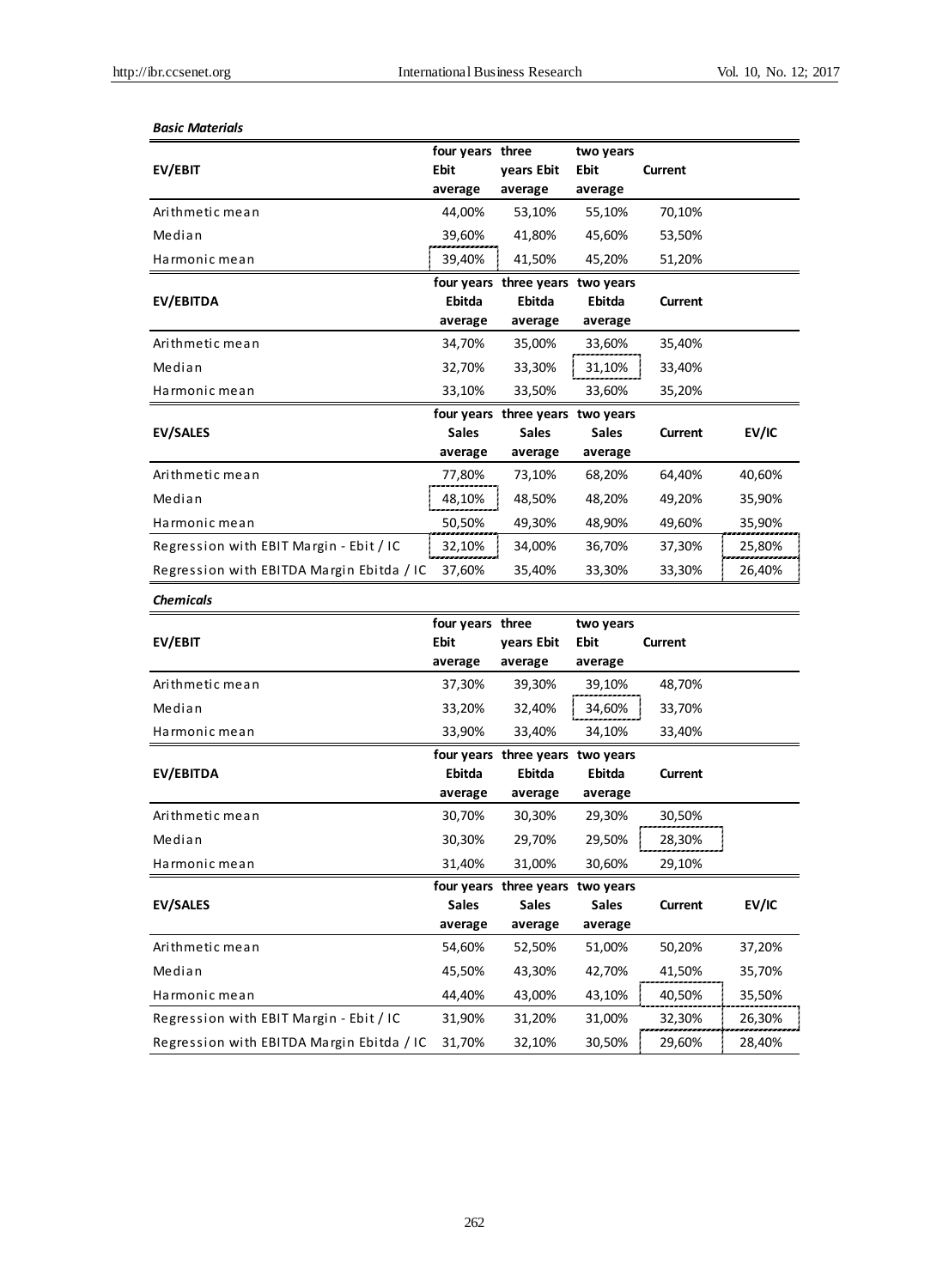## *construction*

|                                           | four years three |                                  | two years    |                |        |
|-------------------------------------------|------------------|----------------------------------|--------------|----------------|--------|
| EV/EBIT                                   | <b>Ebit</b>      | years Ebit                       | Ebit         | Current        |        |
|                                           | average          | average                          | average      |                |        |
| Arithmetic mean                           | 45,40%           | 44,50%                           | 46,10%       | 52,70%         |        |
| Median                                    | 38,50%           | 38,10%                           | 36,80%       | 40,50%         |        |
| Harmonic mean                             | 36,70%           | 36,80%                           | 36,30%       | 40,10%         |        |
|                                           |                  | four years three years two years |              |                |        |
| EV/EBITDA                                 | Ebitda           | Ebitda                           | Ebitda       | <b>Current</b> |        |
|                                           | average          | average                          | average      |                |        |
| Arithmetic mean                           | 36,90%           | 34,30%                           | 33,50%       | 32,70%         |        |
| Median                                    | 33,40%           | 33,50%                           | 33,40%       | 33,20%         |        |
| Harmonic mean                             | 32,40%           | 33,10%                           | 33,10%       | 33,30%         |        |
|                                           |                  | four years three years two years |              |                |        |
| <b>EV/SALES</b>                           | <b>Sales</b>     | <b>Sales</b>                     | <b>Sales</b> | <b>Current</b> | EV/IC  |
|                                           | average          | average                          | average      |                |        |
| Arithmetic mean                           | 55,10%           | 55,40%                           | 55,10%       | 57,30%         | 44,40% |
| Median                                    | 56,60%           | 55,60%                           | 56,40%       | 56,30%         | 36,90% |
| Harmonic mean                             | 62,10%           | 61,90%                           | 61,80%       | 61,70%         | 37,30% |
| Regression with EBIT Margin - Ebit / IC   | 40,90%           | 41,30%                           | 41,30%       | 42,40%         | 29,10% |
| Regression with EBITDA Margin Ebitda / IC | 37,10%           | 35,20%                           | 35,30%       | 33,40%         | 28,90% |
| <b>Cyclical Goods</b>                     |                  |                                  |              |                |        |
|                                           | four years three |                                  | two years    |                |        |
| <b>EV/EBIT</b>                            | <b>Ebit</b>      | years Ebit                       | <b>Ebit</b>  | <b>Current</b> |        |
|                                           | average          | average                          | average      |                |        |
| Arithmetic mean                           | 52,50%           | 50,30%                           | 50,60%       | 57,80%         |        |
| Median                                    | 43,20%           | 41,00%                           | 39,10%       | 39,20%         |        |
| Harmonic mean                             | 40,30%           | 39,50%                           | 39,10%       | 38,10%         |        |
|                                           |                  | four years three years two years |              |                |        |
| EV/EBITDA                                 | Ebitda           | <b>Ebitda</b>                    | Ebitda       | Current        |        |

|                                           |              | <b>TOUT VEGTS CHILE VEGTS CWO VEGTS</b> |              |                |        |
|-------------------------------------------|--------------|-----------------------------------------|--------------|----------------|--------|
| EV/EBITDA                                 | Ebitda       | Ebitda                                  | Ebitda       | <b>Current</b> |        |
|                                           | average      | average                                 | average      |                |        |
| Arithmetic mean                           | 39,30%       | 37,90%                                  | 37,90%       | 35,70%         |        |
| Median                                    | 35,80%       | 34,60%                                  | 34,20%       | 33,60%         |        |
| Harmonic mean                             | 36,10%       | 35,40%                                  | 34,00%       | 33,30%         |        |
|                                           | four years   | three years                             | two years    |                |        |
| <b>EV/SALES</b>                           | <b>Sales</b> | <b>Sales</b>                            | <b>Sales</b> | Current        | EV/IC  |
|                                           | average      | average                                 | average      |                |        |
| Arithmetic mean                           | 65,30%       | 63,50%                                  | 63,50%       | 63,30%         | 55,30% |
| Median                                    | 59,80%       | 60,10%                                  | 59,90%       | 58,90%         | 46,90% |
| Harmonic mean                             | 55,60%       | 55,40%                                  | 55,70%       | 55,40%         | 46,00% |
| Regression with EBIT Margin - Ebit / IC   | 46,70%       | 44,40%                                  | 42,10%       | 41,40%         | 31,40% |
| Regression with EBITDA Margin Ebitda / IC | 39,70%       | 38,40%                                  | 37,50%       | 35,00%         | 32,50% |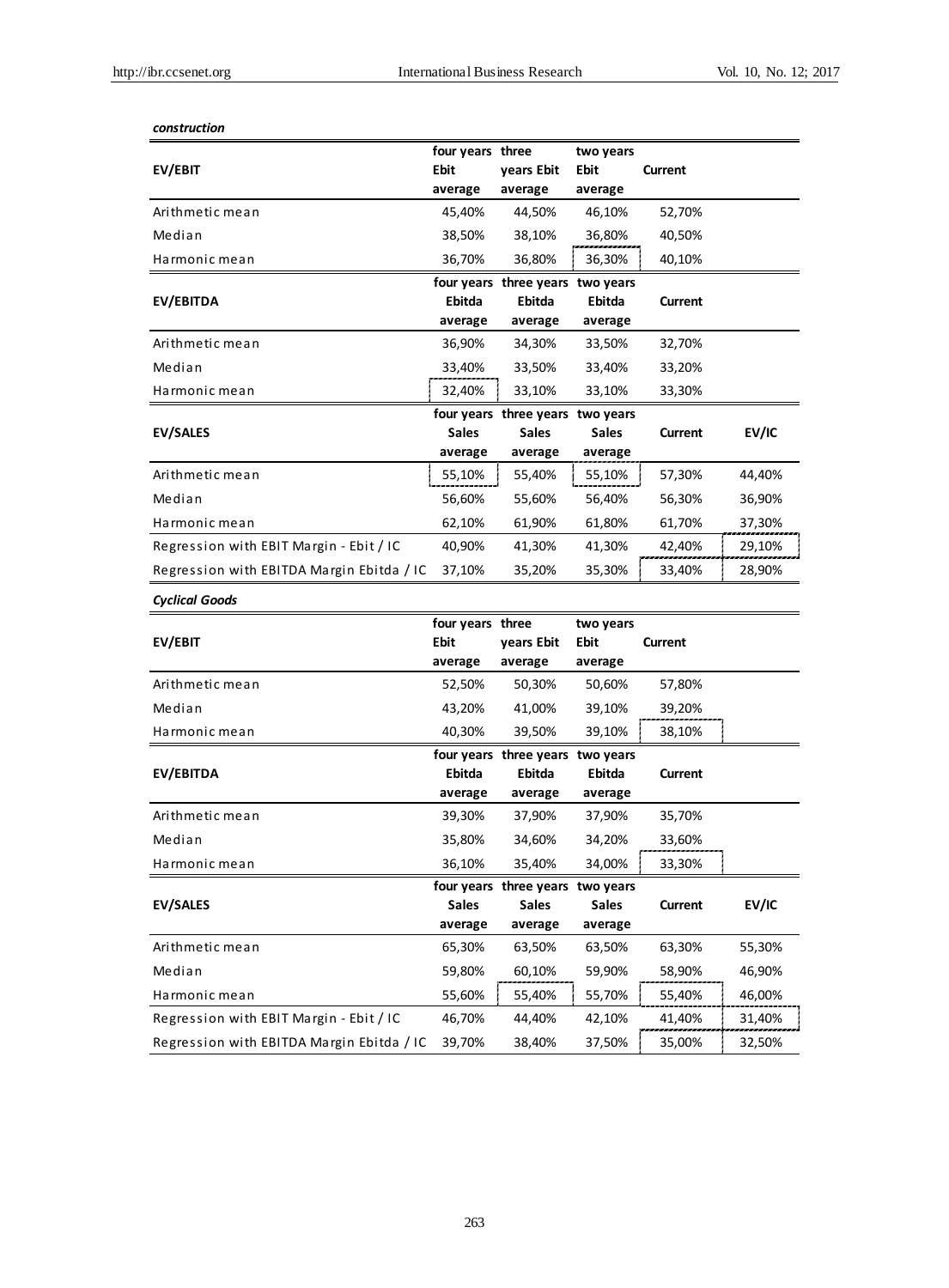| <b>Industrial</b>                         |                  |                                  |              |                |        |
|-------------------------------------------|------------------|----------------------------------|--------------|----------------|--------|
|                                           | four years three |                                  | two years    |                |        |
| EV/EBIT                                   | <b>Ebit</b>      | vears Ebit                       | <b>Ebit</b>  | Current        |        |
|                                           | average          | average                          | average      |                |        |
| Arithmetic mean                           | 39,00%           | 39,00%                           | 38,20%       | 41,80%         |        |
| Median                                    | 34,60%           | 34,20%                           | 32,90%       | 33,70%         |        |
| Harmonic mean                             | 34,50%           | 33,50%                           | 32,10%       | 32,90%         |        |
|                                           |                  | four years three years two years |              |                |        |
| EV/EBITDA                                 | Ebitda           | Ebitda                           | Ebitda       | <b>Current</b> |        |
|                                           | average          | average                          | average      |                |        |
| Arithmetic mean                           | 33,10%           | 31,90%                           | 30,70%       | 30,80%         |        |
| Median                                    | 31,80%           | 30,90%                           | 29,70%       | 29,40%         |        |
| Harmonic mean                             | 31,80%           | 30,50%                           | 29,80%       | 29,10%         |        |
|                                           |                  | four years three years two years |              |                |        |
| <b>EV/SALES</b>                           | <b>Sales</b>     | <b>Sales</b>                     | <b>Sales</b> | <b>Current</b> | EV/IC  |
|                                           | average          | average                          | average      |                |        |
| Arithmetic mean                           | 55,90%           | 55,60%                           | 55,70%       | 54,60%         | 46,90% |
| Median                                    | 51,40%           | 50,80%                           | 50,50%       | 49,90%         | 39,60% |
| Harmonic mean                             | 51,70%           | 50,90%                           | 50,50%       | 50,60%         | 39,30% |
| Regression with EBIT Margin - Ebit / IC   | 35,60%           | 34,90%                           | 33,70%       | 33,60%         | 26,20% |
| Regression with EBITDA Margin Ebitda / IC | 33,40%           | 32,10%                           | 31,30%       | 30,90%         | 27,80% |

| Media                                     |                                            |                                        |                                      |                |        |
|-------------------------------------------|--------------------------------------------|----------------------------------------|--------------------------------------|----------------|--------|
| EV/EBIT                                   | four years three<br><b>Ebit</b><br>average | vears Ebit<br>average                  | two years<br><b>Ebit</b><br>average  | <b>Current</b> |        |
| Arithmetic mean                           | 39,90%                                     | 39,50%                                 | 41,70%                               | 42,70%         |        |
| Median                                    | 35,90%                                     | 34,90%                                 | 34,80%                               | 37,80%         |        |
| Harmonic mean                             | 34,90%                                     | 35,40%                                 | 34,70%                               | 36,40%         |        |
| EV/EBITDA                                 | four years<br>Ebitda<br>average            | three years<br>Ebitda<br>average       | two years<br>Ebitda<br>average       | <b>Current</b> |        |
| Arithmetic mean                           | 32,10%                                     | 31,10%                                 | 29,80%                               | 30,50%         |        |
| Median                                    | 31,40%                                     | 30,00%                                 | 29,20%                               | 30,20%         |        |
| Harmonic mean                             | 31,60%                                     | 30,50%                                 | 30,20%                               | 30,40%         |        |
| <b>EV/SALES</b>                           | four years<br><b>Sales</b><br>average      | three years<br><b>Sales</b><br>average | two years<br><b>Sales</b><br>average | <b>Current</b> | EV/IC  |
| Arithmetic mean                           | 49,30%                                     | 48,80%                                 | 48,80%                               | 48,10%         | 47,60% |
| Median                                    | 48,50%                                     | 47,50%                                 | 46,40%                               | 48,20%         | 40,90% |
| Harmonic mean                             | 50,30%                                     | 50,10%                                 | 50,00%                               | 48,70%         | 39,30% |
| Regression with EBIT Margin - Ebit / IC   | 36,10%                                     | 35,30%                                 | 34,00%                               | 35,30%         | 28,70% |
| Regression with EBITDA Margin Ebitda / IC | 33,40%                                     | 32,10%                                 | 30,40%                               | 30,40%         | 28,00% |

## 264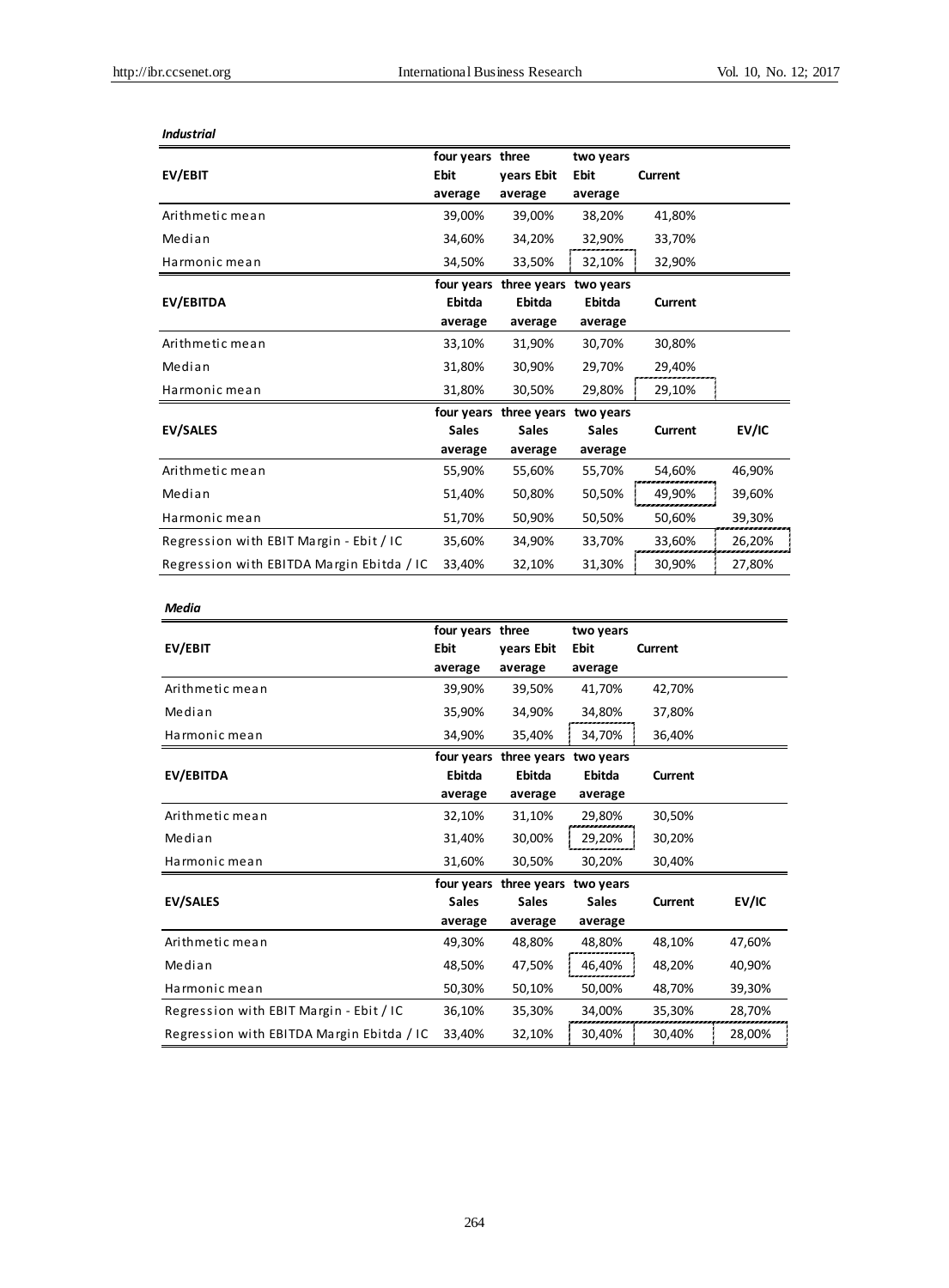*Retail*

|                                           | four years three |                        | two years    |                |        |
|-------------------------------------------|------------------|------------------------|--------------|----------------|--------|
| EV/EBIT                                   | <b>Ebit</b>      | vears Ebit             | Ebit         | Current        |        |
|                                           | average          | average                | average      |                |        |
| Arithmetic mean                           | 47.70%           | 46,30%                 | 45,40%       | 46,70%         |        |
| Median                                    | 36.60%           | 35,40%                 | 34,50%       | 34,40%         |        |
| Harmonic mean                             | 37,60%           | 36,00%                 | 34,80%       | 34,00%         |        |
|                                           |                  | four years three years | two years    |                |        |
| <b>EV/EBITDA</b>                          | Ebitda           | Ebitda                 | Ebitda       | <b>Current</b> |        |
|                                           | average          | average                | average      |                |        |
| Arithmetic mean                           | 37,10%           | 35,10%                 | 34,30%       | 34,00%         |        |
| Median                                    | 35,70%           | 33,50%                 | 31,10%       | 29,90%         |        |
| Harmonic mean                             | 35,30%           | 33,40%                 | 29,70%       | 30,00%         |        |
|                                           |                  | four years three years | two years    |                |        |
| <b>EV/SALES</b>                           | <b>Sales</b>     | <b>Sales</b>           | <b>Sales</b> | <b>Current</b> | EV/IC  |
|                                           | average          | average                | average      |                |        |
| Arithmetic mean                           | 61.50%           | 60.60%                 | 61.90%       | 61,90%         | 70,00% |
| Median                                    | 56,30%           | 55,60%                 | 55,30%       | 55,00%         | 45,00% |
| Harmonic mean                             | 54,90%           | 56,10%                 | 56,80%       | 57,70%         | 45,60% |
| Regression with EBIT Margin - Ebit / IC   | 36,70%           | 35,60%                 | 32,90%       | 34,20%         | 34,00% |
| Regression with EBITDA Margin Ebitda / IC | 36,20%           | 35,40%                 | 32,60%       | 32,20%         | 33,80% |

Table 8. Economic Significance of Performed Regressions (average  $R^2$ )

|                       |                 |                 | EV/Sales <sub>α</sub> , =α + β EV/Sales <sub>a</sub> , =α + β EV/Sales2 <sub>v</sub> =α + β EV/Sales1 <sub>v</sub> =α + β EV/IC = α + β x     |                  |           |
|-----------------------|-----------------|-----------------|-----------------------------------------------------------------------------------------------------------------------------------------------|------------------|-----------|
|                       | x Ebitda Margin | x Ebitda Margin | x Ebitda Margin                                                                                                                               | x-Ebitda-Margin. | Ebitda/IC |
| Average-All-Sectors   | 48,8%           | 50,8%           | 52,2%                                                                                                                                         | 51,9%            | 44.7%     |
| Auto                  | 37,6%           | 38,6%           | 37,1%                                                                                                                                         | 39,4%            | 35,3%     |
| Basic Materials       | 52.4%           | 54.8%           | 52.9%                                                                                                                                         | 48,1%            | 39.0%     |
| Chemicals             | 47,3%           | 51,0%           | 51,9%                                                                                                                                         | 49,3%            | 34,3%     |
| Construction          | 52.9%           | 56,2%           | 59,2%                                                                                                                                         | 56,5%            | 42,8%     |
| <b>Cyclical Goods</b> | 46,8%           | 49,1%           | 51,7%                                                                                                                                         | 53,2%            | 49,8%     |
| Industrial            | 51,8%           | 53,7%           | 54,5%                                                                                                                                         | 54,9%            | 48,2%     |
| Media                 | 46,8%           | 49,1%           | 50,7%                                                                                                                                         | 54,0%            | 46,4%     |
| Retail                | 56.0%           | 55,8%           | 61,4%                                                                                                                                         | 61.4%            | 61.4%     |
|                       |                 |                 |                                                                                                                                               |                  |           |
|                       |                 |                 | EV/Sales <sub>αν</sub> = α + β EV/Sales <sub>αν</sub> = α + β EV/Sales2 <sub>ν</sub> = α + β EV/Sales1 <sub>ν</sub> = α + β EV/IC = α + β · x |                  |           |
|                       | x Ebit Margin   | x Ebit Margin   | x Ebit Margin,                                                                                                                                | x-Ebit-Margin,   | Ebit/IC   |
| Average-All-Sectors   | 46,0%           | 45.8%           | 46.3%                                                                                                                                         | 43,1%            | 46.7%     |
| Auto                  | 43,7%           | 40,6%           | 37,4%                                                                                                                                         | 30,5%            | 41,6%     |
| Basic Materials       | 54.2%           | 54.0%           | 50.4%                                                                                                                                         | 43.2%            | 48.9%     |
| <b>Chemicals</b>      | 49,1%           | 47,7%           | 47,9%                                                                                                                                         | 45,3%            | 38,7%     |
| Construction          | 49,5%           | 51,2%           | 53,6%                                                                                                                                         | 49.8%            | 40.2%     |
| <b>Cyclical Goods</b> | 37,5%           | 37,8%           | 39,8%                                                                                                                                         | 39,1%            | 47,8%     |
| Industrial            | 47,7%           | 48,4%           | 48,5%                                                                                                                                         | 44,9%            | 50,6%     |
| Media                 | 36,6%           | 35,8%           | 35,5%                                                                                                                                         | 35,5%            | 46,1%     |
| Retail                | 50.7%           | 52.3%           | 60.7%                                                                                                                                         | 59.7%            | 60.4%     |

This table shows the economic significance (squared r) of performed regressions. At the end of each year we perform the following regressions (made on a sector base):

1) Enterprise Value / Sales =  $+$  x EBITDA / Sales

- 2) Enterprise Value / Sales =  $+$  x EBIT / Sales
- 3) Enterprise Value / Invested Capital =  $+ x$  EBITDA / Invested Capital
- 4) Enterprise Value / Invested Capital =  $+$  x EBIT / Invested Capital

The table shows the average  $R^2$  (2003 -. 2012) obtained for the performed regressions in each sector.